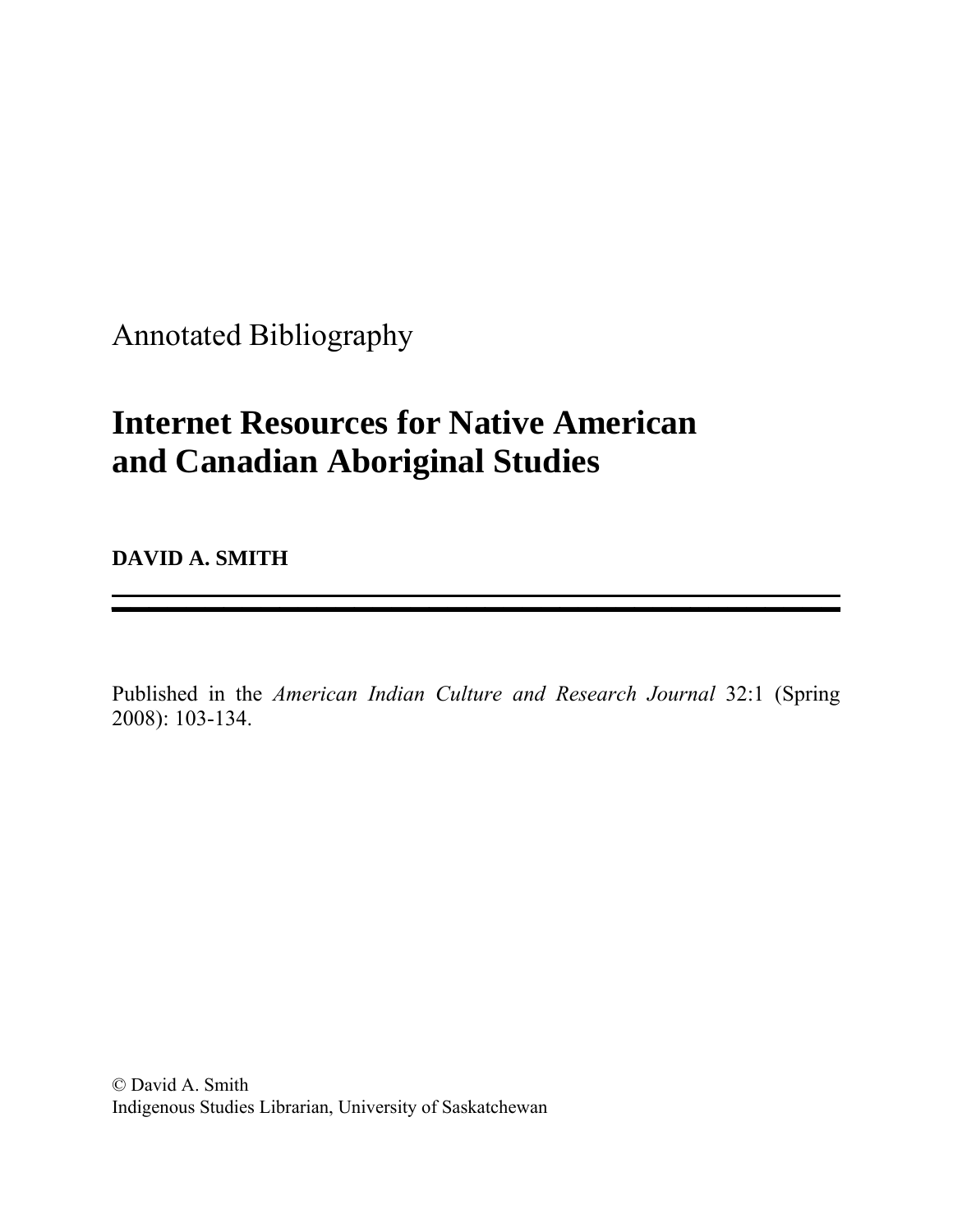Over the past decade, a plethora of scholarly resources related to indigenous studies have appeared on free, open-access Web sites. The multidisciplinary nature of indigenous studies research has been reflected in the content of these sites, which feature resources in related disciplines such as history, anthropology, archaeology, law, literature, environment, sociology, health, and political studies. In many cases, the items that appear on these research sites include digital reproductions of the original print text, photographs, or audio/visual recordings. In other cases, the text is simply transcribed from print into an electronic format; newer resources have been created or "born" digital from the outset. Researchers have benefited from the emergence of Internet resources, but there are some significant challenges.

The greatest advantage of digital and electronic resources on the Web is, arguably, access. The Internet's visual and, increasingly, audio nature has made the wide range of formats used in indigenous studies much more accessible to researchers around the world who might otherwise not have had the opportunity to see them. Now more research is conducted online: researchers use online descriptions to prepare in advance of a research trip to make the most productive use of their time; sometimes, the resources required by researchers are located online and make a trip unnecessary. Digitization has been described by photo archivist Andrew Rodger as an excellent "transportation mechanism."<sup>[1](#page-29-0)</sup> A large volume of reproductions of original documents can be saved electronically; e-mailed to anyone, anywhere in the world; or included as part of other works. Fortunately, the quality of digital images has improved dramatically in recent years. The largest maps that the Library of Congress currently has placed online, for example, contain four gigabytes of data. The researcher can zoom in and eventually arrive at the lowest, or pixel, level; it would require a magnifying glass to view the same level of detail on the original map. The advantages of such digital resources are obvious.<sup>[2](#page-29-1)</sup>

Although some other advantages to digitization are its usefulness in facilitating open access, operating as a transportation mechanism, and creating quality reproductions in a wide range of formats, there are real challenges that surround the newer formats. The context of online resources, especially in the case of archival documents, is sometimes sacrificed due in part to efforts to satisfy the time restrictions imposed by funding agencies that create strict annual deadlines for the completion of digital projects. As a result of this kind of pressure, sometimes correspondence is scanned and mounted online with no easy way to determine context by accessing preceding or subsequent related correspondence. In other instances, online photos appear without the textual notes from photographers that explain why the images were shot in the first place. There are many other instances where context is compromised due to expedience and competition for funds. $3$ 

Copyright is another factor that limits access to digital and electronic reproductions on the Web. Many resources that appear on Canadian digital sites predate 1948, and many resources on American sites predate 1923. This is due to copyright laws that place a large portion of original resources in the public domain prior to these dates. Once copyright has expired and resources are no longer owned or controlled by anyone, the institutions that create these online sites may save a great deal of expense and effort in tracking down permissions by focusing on resources in the public domain as much as possible.<sup>[4](#page-29-1)</sup>

Some potentially valuable resources for researchers are oral interview recordings and transcriptions of Native American and Canadian Aboriginal people and the firsthand accounts they provide of their cultures, histories, and traditions. But these resources pose challenges for online access. Susan Haigh, senior advisor at Library and Archives Canada, notes that archives are "very worried about the fact that Aboriginal Elders . . . their oral traditions, are not getting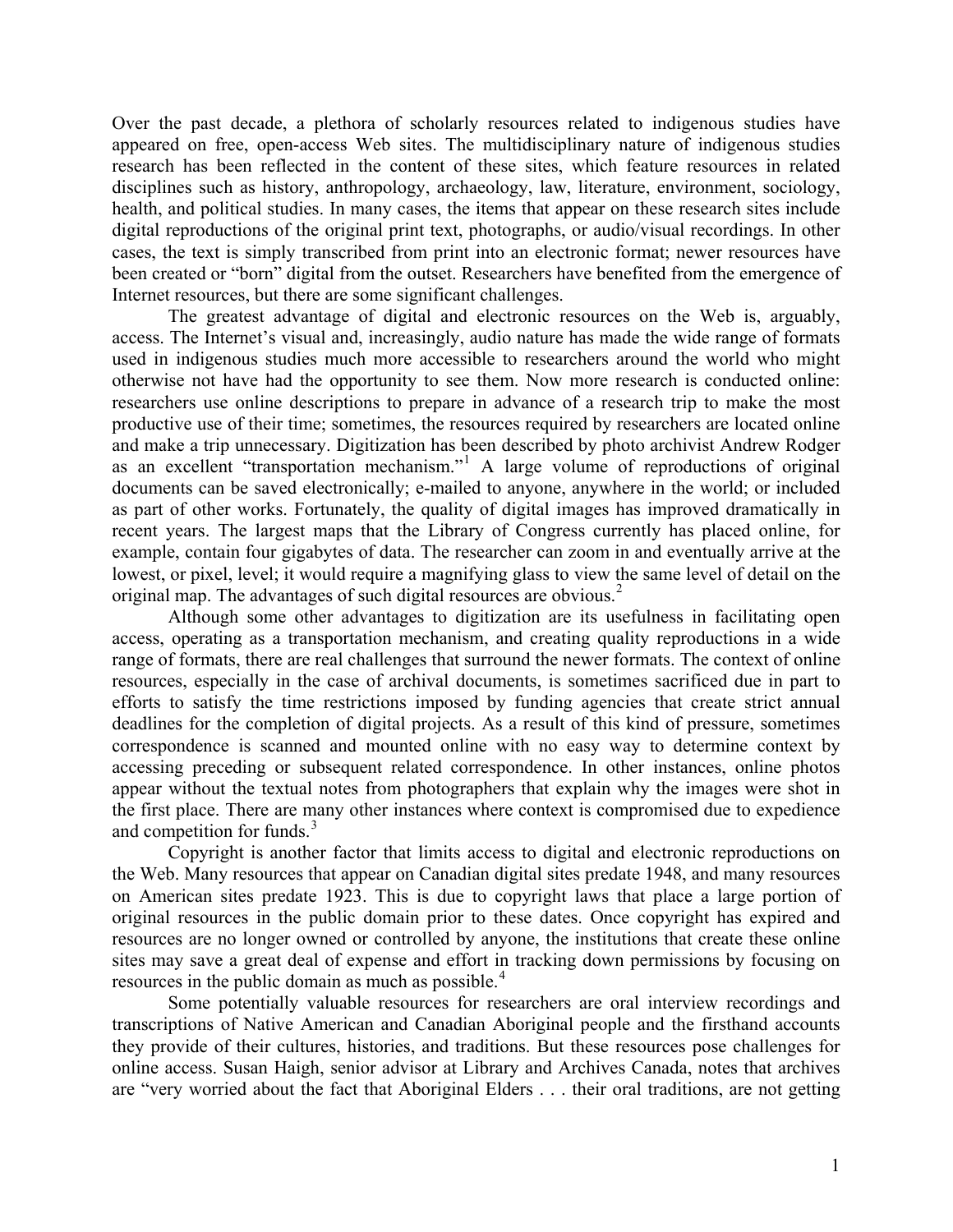recorded [and] if they are getting recorded they are not necessarily being well preserved."<sup>[5](#page-29-1)</sup> In most Aboriginal communities the funding resources and infrastructures simply are not in place to create and sustain such programs. There are also issues of ethics that pertain to how such interviews were conducted and whether informed consent was given. Beyond this, many large institutions have few holdings created by indigenous people. Many recordings that do exist and are being digitized at larger institutions, such as the Canadian Museum of Civilization, simply cannot be placed online for a variety of reasons, including copyright, cultural sensitivity, and, in many cases, issues of ownership and rights related to stories, oral histories, music, and songs. The issues of indigenous ownership and intellectual property rights are especially important and complex ones that relate not only to online but also to original formats of resources.

When recordings of Omaha people were selected for the Library of Congress/American Folklife Center's Omaha Indian Music project site, this was done in close collaboration with the Omaha. "Omaha people decided which materials were okay for the LP/cassette release and for the Web site," explained Judith Gray, folklife specialist at the American Folklife Center. Asking Oklahoma people to determine what went on the site "was a conscious decision on the part of the Folklife Center." Ms. Gray adds, "We cannot put [oral interview and music recordings] online unless we have made a good faith attempt to contact performers or performers' estates. In the case especially of tribal music, we have to work directly with the community." Family songs and stories, along with recordings that are ceremonial or sacred in nature, are of special concern to the American Folklife Center: "It is our mission to make sure that the material is treated respectfully and that we act responsibly with regard to the materials that are here."<sup>[6](#page-29-1)</sup> In the Coast Salish communities (where the author used to work as an archivist), many oral traditions were shared enthusiastically with non-Aboriginals and those outside the communities. In some cases, though, songs, stories, genealogies and histories are considered private knowledge and are carefully guarded as they are seen as being the proprietary information upon which a family's status and economic wealth are built. To share the knowledge with a competing family would be to risk giving that family an edge in competitions.<sup>7</sup> Moreover, some knowledge is not to be shared beyond the individuals, families, or communities for which it is intended for fear of harmful spiritual or metaphysical results. These kinds of considerations create obvious and necessary challenges to putting digitized resources from American Indians and Canadian Aboriginals online without careful consultation with, the direct participation of, and the consent of Native communities. If more relationships of trust and respect are built up between universities or cultural institutions and the Native communities, we may see a greater number of those resources created by indigenous people being placed online, if considered appropriate for dissemination. This relationship building requires a genuine commitment from all involved and requires time and funding; unfortunately it is an approach that may not be in keeping with the requirements of funding agencies that often insist on quick results.<sup>8</sup>

Web sites owned and operated by Native American Indians abound on the Internet and, although beyond the scope of this article, sometimes include recordings or transcriptions of oral histories and traditions. In "Indians on the Internet—Selected Native American Web Sites," Lisa Mitten notes that her own Web page includes 192 separate tribal links to sites "created by Indians, rather than about them" that represent 136 different tribes in the United States. About 25 percent of the 562 federally recognized tribes have Web sites. The Iroquois, Lakota/Dakota, Cherokee, Ojibwa, and Navajo were described as having a particularly strong presence.<sup>9</sup> Cokie Gaston Anderson explains in her article, "American Indian Tribal Web Sites: A Review and Comparison," that the types of information that appear on almost all the tribal sites include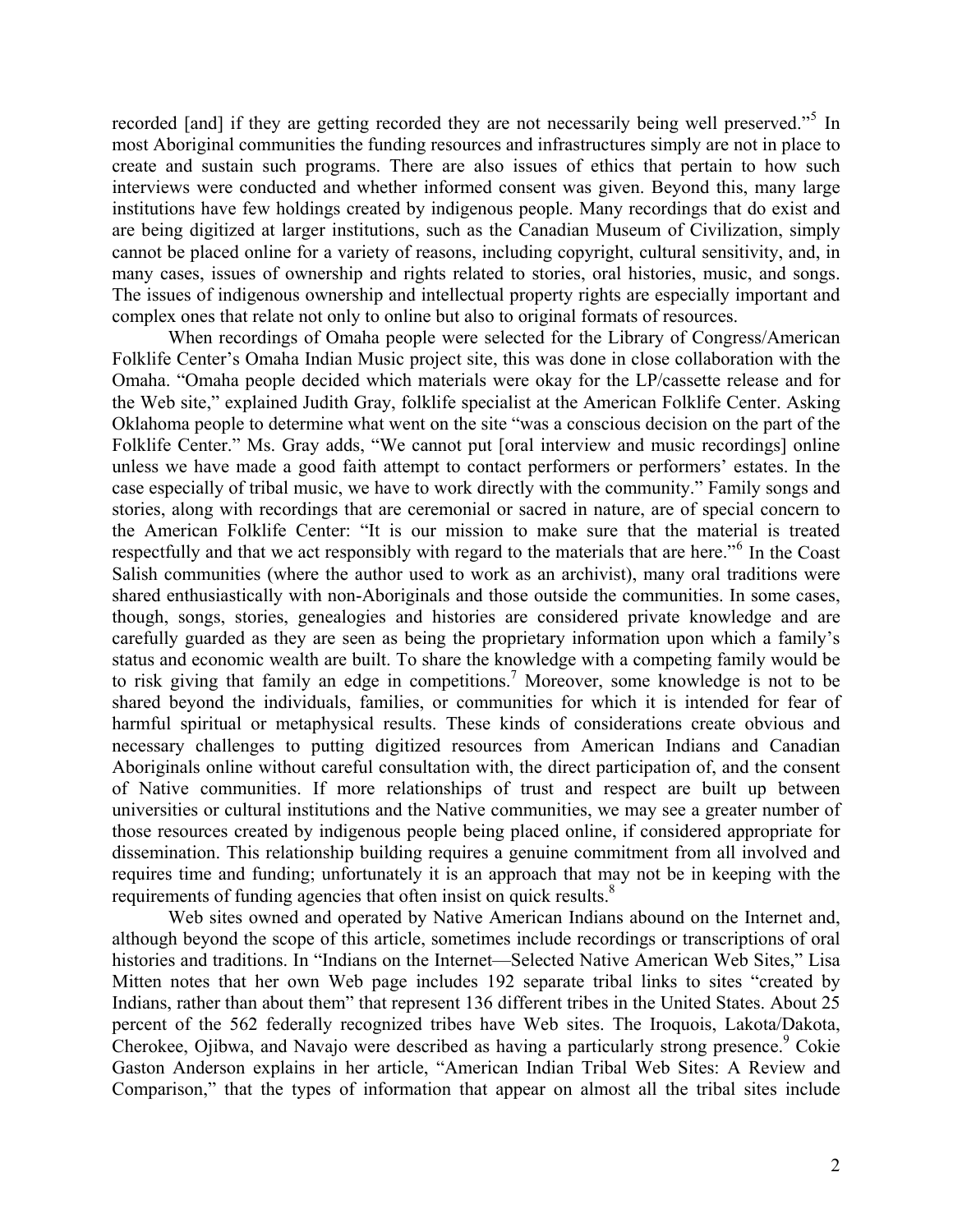genealogy, tribal history, Native language, employment opportunities, community events, tribal government structure and contacts, health services, economic development, and support for members of the military. In keeping with Indian concerns in regard to private knowledge and potential exploitation or distortion of their beliefs, detailed descriptions of religious rites were absent from the official tribal sites.<sup>10</sup>

#### SELECTION AND SCOPE

Another major challenge for those who conduct Internet research, and in particular those who do research in the field of indigenous studies, is the sheer number of sites available. There is wide variation in the quality of resources that can make the location of individual collections or documents a challenge to track down. It is with this latter challenge of "where to look" in mind that the following selective, annotated bibliography of eighty Web sites was created. This is a bibliography of what the author considers to be some of the best quality, most useful, and, in a few cases, most innovative sites of value to academics, independent researchers, and students who conduct research in the field of North American indigenous studies. The majority of these site's creators are universities, cultural institutions, or governments, but, in a few instances, private organizations that employ academics have taken the lead. This Internet bibliography is not intended to be an exhaustive list; it is of necessity only the tip of the iceberg. Web sites selected include those with valuable and/or hard-to-find primary and secondary resources of interest to academics; content that has been vetted by scholars; and/or sites where the overall nature, quality, and accuracy of information provided is at a level that goes beyond the general public's interest to include the scholarly and university student community. All sites selected also feature digitized or full-text hypertext markup language (HTML) resources and are free, open-access sites that do not require fees or licensing agreements.

Some sites that contain resources oriented toward academic researchers were not included for content or accessibility reasons. The University of Virginia's Texts by and about Native Americans from the Modern English Collection is a first-rate site on the whole but contains too small a collection of mostly antiquated books to be reviewed here. The Union of British Columbia Indian Chiefs site in Vancouver, meanwhile, features collections such as the McKenna-McBride Royal Commission Reports*,* which will be of strong interest to legal, land claims, and historical researchers; to date, though, the site contains too many gaps of unscanned documents to be included within this bibliography. More eclectic sites such as YouTube contain hundreds of useful research and teaching video resources—most relate to popular culture—but the site is so unwieldy that it is difficult to know how or what to search for.<sup>1</sup>

The bibliography's content, with its emphasis on sites at institutions such as the Library of Congress and Library and Archives Canada and its inclusion of a relatively high number of western American and Canadian sites, is, inevitably, a reflection of the author's own knowledge and interests.<sup>12</sup> These were shaped in part by my experiences over the past decade first as an archivist for Stó:lō Nation, a large Coast Salish community near Vancouver, British Columbia, and, more recently, as a librarian at the University of Saskatchewan with a focus on indigenous studies; knowledge gained from a recent series of interviews conducted with thirty-five librarians, academics, archivists, and museum curators about the digitization of American Indian and Canadian Aboriginal resources at more than a dozen institutions in the United States and Canada; and a review of secondary literature on Native Web sites.<sup>13</sup>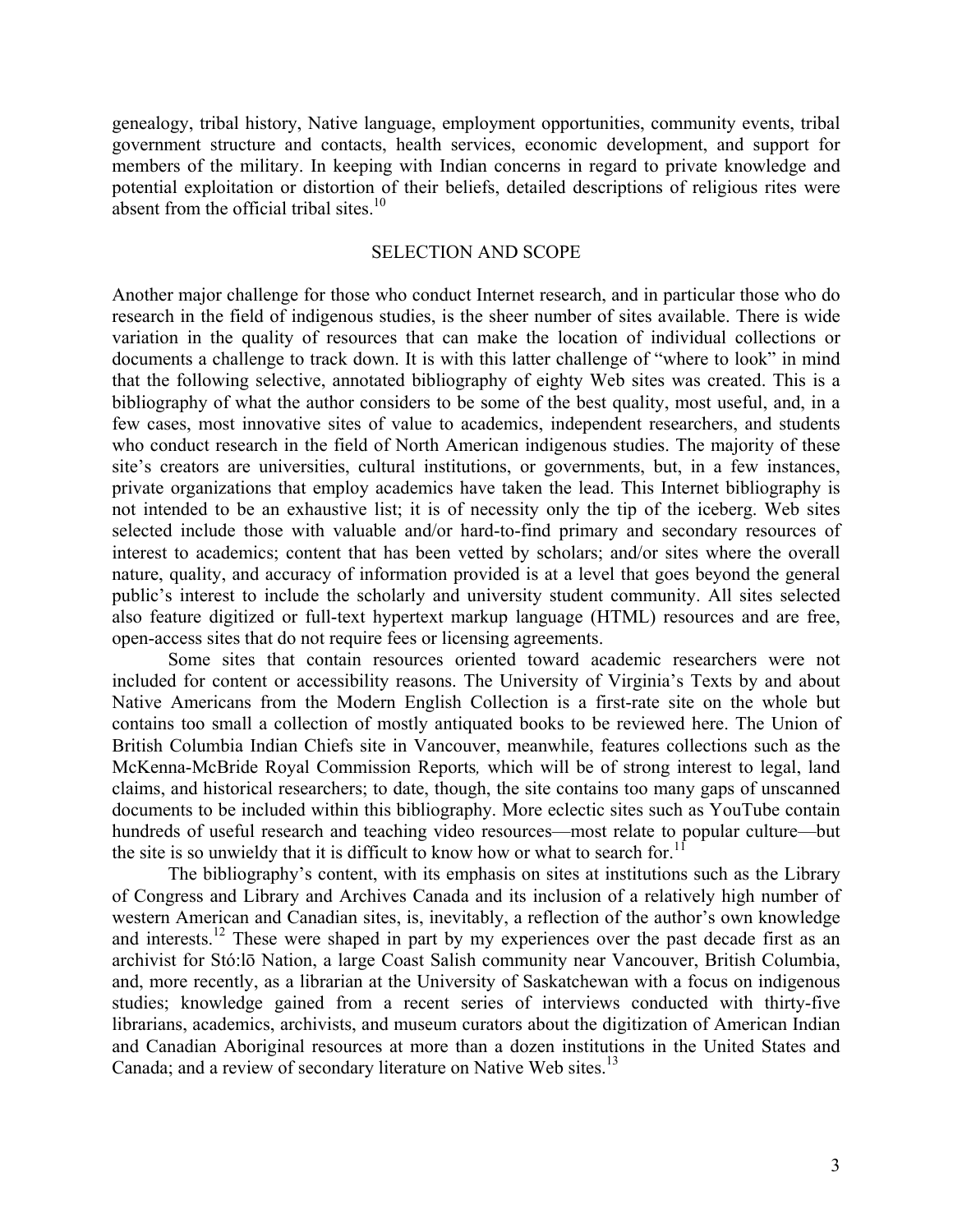This annotated bibliography is organized into four sections. The Internet sites are first categorized broadly into those hosted at institutions in the United States and those hosted in Canada.14 For Canada, the term *Aboriginal* has been chosen because it is the legal term that includes First Nations peoples (Indians), Inuit, and Métis. In terms of geography, sites and resources reviewed in this bibliography focus on indigenous peoples and issues in the United States, Canada, and, in a few cases, northern Mexico (all but two Web sites are either in English or bilingual).<sup>15</sup> Readers will also find two subsections, found directly after both the US and Canada main sections, dedicated to Web sites and their digitized content that has not been created expressly for indigenous studies research. These sites are included because it is not widely known that they contain valuable resources about indigenous people.

A number of general Web sites contain unique and fascinating resources related to American Indians and Canadian Aboriginals. For example, the Library of Congress' broadly focused Map Collections: 1500–2004 Web page includes a manuscript map of Manhattan and vicinity drawn in the seventeenth century. In addition to the evidence of Dutch settlement in Manhattan, the map features (in what is now known as Brooklyn) four longhouses that represent the Indian villages of Wichquawank, Techkonis, Mareckewich, and Kedkachauc. One settlement contains the note (in Dutch): "This is the type of house the Indians lived in."16 The map is somewhat typical of the evidence of Indian settlement, lifeways, and/or names of people that can appear on cartographic records not normally considered a source for indigenous studies research.

#### HOW TO FIND EACH WEB SITE IN THE BIBLIOGRAPHY

The uniform resource locator (URL) (address) of each site described is provided. The URLs usually link to the home or search page; in cases where there are large concentrations of relevant resources, brief instructions or collection titles usually are provided to help readers navigate to the series or item level. Some URLs may have changed since the last confirmed access to the resources in early November 2007. However, a Google search by Web site title will also, in most cases, call up a link to the respective home pages.

#### **UNITED STATES—AMERICAN INDIAN STUDIES SITES**

#### **[American Indian Health](http://americanindianhealth.nlm.nih.gov/index.html)** (**National Library of Medicine, Bethesda, Maryland)**

<http://americanindianhealth.nlm.nih.gov/index.html>

This site is thoughtfully designed and provides online resources with reliable information related to American Indians and links to relevant Web sites. The main categories of information include traditional resources, environmental health, access to health care, health data, programs and services, and other pertinent health topics. In addition the site contains direct links to numerous tribal groups in the United States and Canada. The Internet offers a great deal of information on Native American health issues; this site helps to sort out the authoritative sites from the questionable ones that distort sensitive topics such as traditional healing, spirituality, and tribal cultures. The American Indian Health site fills an important void by having carefully assembled and organized links to quality online resources (provided by Native Americans and government organizations) that are useful to scholars and the general public.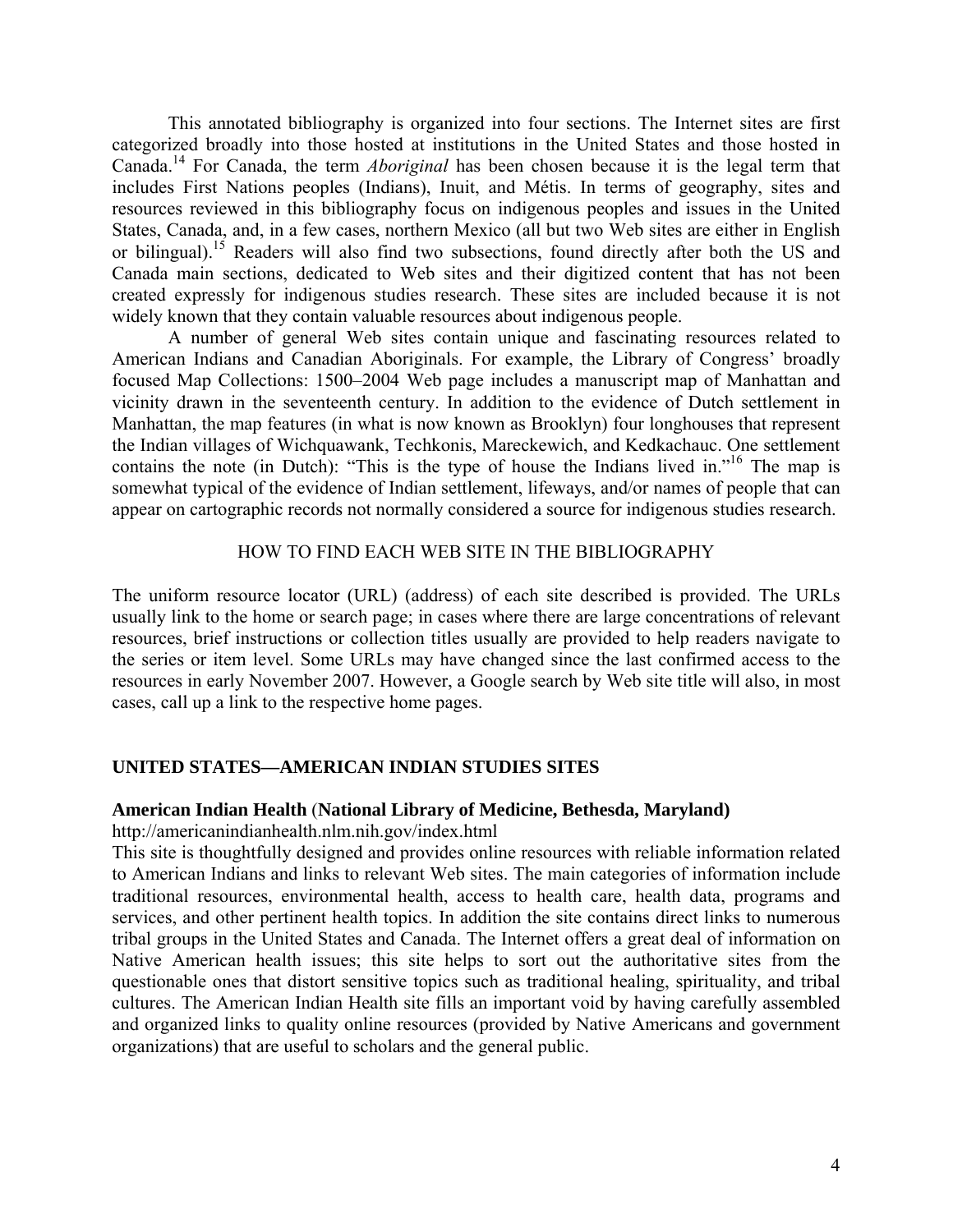#### **[American Indians of the Pacific Northwest](http://memory.loc.gov/ammem/award98/wauhtml/aipnhome.html) (University of Washington, Seattle and the American Memory Project, Washington, D.C.)**

<http://memory.loc.gov/ammem/collections/pacific/>

According to the home page, this digital collection integrates more than "2,300 photographs and 7,700 pages of text relating to the American Indians in two cultural areas of the Pacific Northwest, the Northwest Coast and Plateau."<sup>17</sup> The source materials were taken from collections of the University of Washington, Cheney Cowles Museum/Eastern Washington State Historical Society in Spokane, and the Museum of History and Industry in Seattle. Almost half the textual material is made up of *Annual Reports of the Commissioners of Indian Affairs to the Secretary of the Interior*. These provide useful records for the examination of posttreaty reservation life and the impact of federal government policies on the Northwest tribes. Some topics that receive the most coverage for the other resources include housing, clothing, crafts, transportation, education, and employment; other subjects, such as archaeology and language, receive much less attention. The site is quite easy to navigate and good search tips are provided; it is best suited to undergraduate-level research.

#### **[American Museum of Natural History Research Library](http://digitallibrary.amnh.org/dspace/) (New York, New York)**

#### http://digitallibrary.amnh.org/dspace

Complete collection of the American Museum of Natural History's anthropology publications including current and back issues of the American Museum of Natural History scientific series all in full-text PDF format. The museum's Web site also features two outstanding collections databases. First, the North American Ethnographic Collection Database is one of the most comprehensive and well-documented collections in the world and contains more than forty-nine thousand artifacts of various types from every Native American cultural region in North America. The Plains ethnological objects are the most significant holdings. The database has several excellent search-and-display features that allow the researcher to view the objects and related documentation simultaneously [\(http://anthro.amnh.org/javascript/pub\\_coll.htm](http://anthro.amnh.org/javascript/pub_coll.htm)). Second, *The Memoirs of the American Museum of Natural History*, published from 1893 to 1930, include the ten volumes that comprise the results of the Jesup North Pacific Expedition (1897 to 1902) considered one of the most important anthropological field studies ever conducted. Organized by museum president Morris K. Jesup and led by Franz Boas (considered the "father of American anthropology"), the expedition set out to investigate the cultural and biological links between people who lived on both sides of the Bering Strait, with the hope of determining whether America was first populated by migrations from Asia. The resources featured in this collection relate to peoples of the West Coast from Washington State through British Columbia and southern Alaska. Highly recommended for upper-undergraduate students, graduates, and scholars who work in the fields of anthropology along with archaeology (especially the *Collections Database*) and ethnohistory (*Memoirs*).

# **Edward Curtis's** *[The North American Indian](http://curtis.library.northwestern.edu/)* **(Northwestern University, Chicago and Evanston, Illinois and the American Memory Project, Washington, D.C.)**

Northwestern University: <http://curtis.library.northwestern.edu/>

Library of Congress:<http://memory.loc.gov/ammem/award98/ienhtml/curthome.html>

Curtis published these twenty volumes in the early twentieth century with the intent to record traditional Indian cultures. Geographic coverage tends to emphasize Alaska, Canada, and the American West. In 1998, Northwestern University and the Library of Congress teamed up to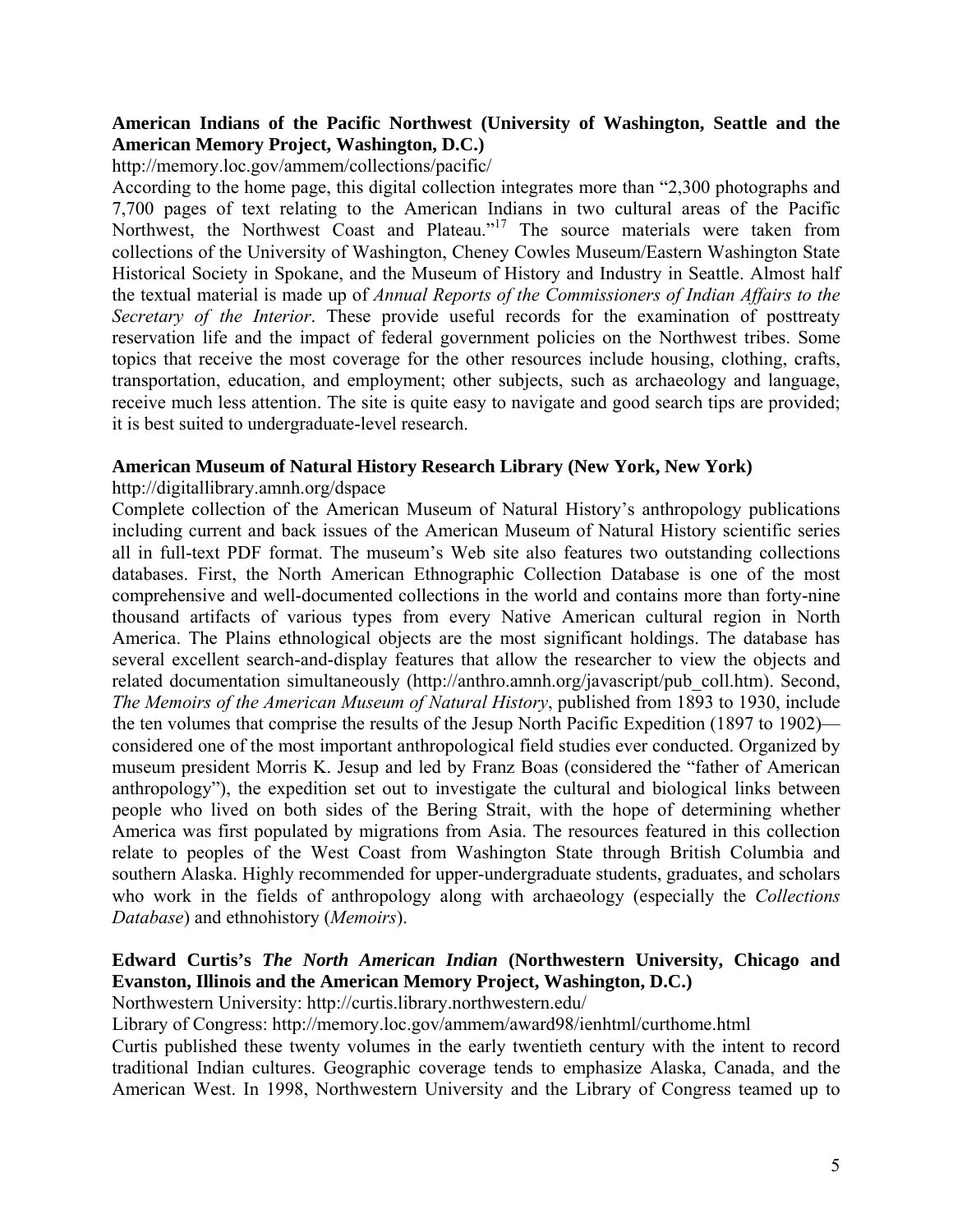create 2,226 color scans of photogravure plates. Five years later, Northwestern scanned the approximately five thousand pages of narrative text. On the Northwestern site, a portfolio of large photogravure plates accompanies each digitized volume. Researchers may link to desired text from the table of contents and illustration lists that follow the original publication's format; additional background material is provided. Northwestern's site is carefully constructed with high-quality images and text that respects the context and original order of Curtis's print works. The Library of Congress site, meanwhile, includes only the images but does complement the Northwestern site in some respects by allowing for browsing and searching of keyword indexing of the portfolio images themselves, along with providing some contextual essays about Curtis' and his work. The Library of Congress site can also be searched easily by topics such as customs and rituals, artifacts, settlements and building, clothing, and travel. Overall, by providing access to the original text and keeping the contents in context, the Northwestern site is the preferred resource for scholars.

## **[Fourth World Documentation Archive](http://www.cwis.org/fwdp.html) (Center for World Indigenous Studies, Olympia, Washington)**

## <http://www.cwis.org/fwdp/>

This site's purpose is to provide visitors with broad access to fourth world documents and resources and includes four categories of full-text resources: UN documents (most of which do not appear to be available online from the United Nations); tribal and intertribal resolutions and papers; treaties, agreements, and other constructive arrangements; and internationally focused documents. Search items by keyword; geographically by nation, subject category, document type, or organization; or chronological listing. Documents load quickly. The site's aim is to be comprehensive, but the North American coverage is somewhat uneven with particular emphasis on some regions, such as the Northwest Coast, while resources for Central America in particular seem lacking. On the whole, this is a carefully designed and highly useful site for researchers interested in global indigenous rights and title issues or with an interest in tribal resolutions, treaties, and arrangements for selected regions of North America

#### **[Frances Densmore—Song Catcher](http://news.minnesota.publicradio.org/features/199702/01_smiths_densmore/docs/index.shtml) (Minnesota Public Radio, St. Paul)**

[http://news.minnesota.publicradio.org/features/199702/01\\_smiths\\_densmore/docs/index.shtml](http://news.minnesota.publicradio.org/features/199702/01_smiths_densmore/docs/index.shtml) 

This early and innovative Web site includes an extensive bibliography of Densmore's work and a Magic Lantern Show that features photographic slides and selections from the hundreds of wax cylinder sound recordings of indigenous North American music and songs recorded by Densmore in the early twentieth century. This site is a good introduction for undergraduate students taking their first look at Densmore's work.

## **[Harvard Project on American Indian Economic Development](http://www.ksg.harvard.edu/hpaied/index.htm) (Harvard University, Cambridge, Massachusetts)**

## <http://www.ksg.harvard.edu/hpaied/index.htm>

The Harvard project focuses on the "systematic, comparative study of social and economic developments on American Indian reservations. What works, where and why?"<sup>18</sup> Under the *Research and Publications* icon there are hundreds of publications, field reports, teaching cases, speeches and testimony, and occasional papers. The keyword search works well, but improved browse features and a subject search would help facilitate better access. This site will be of interest to scholars and students at the graduate and upper-undergraduate levels.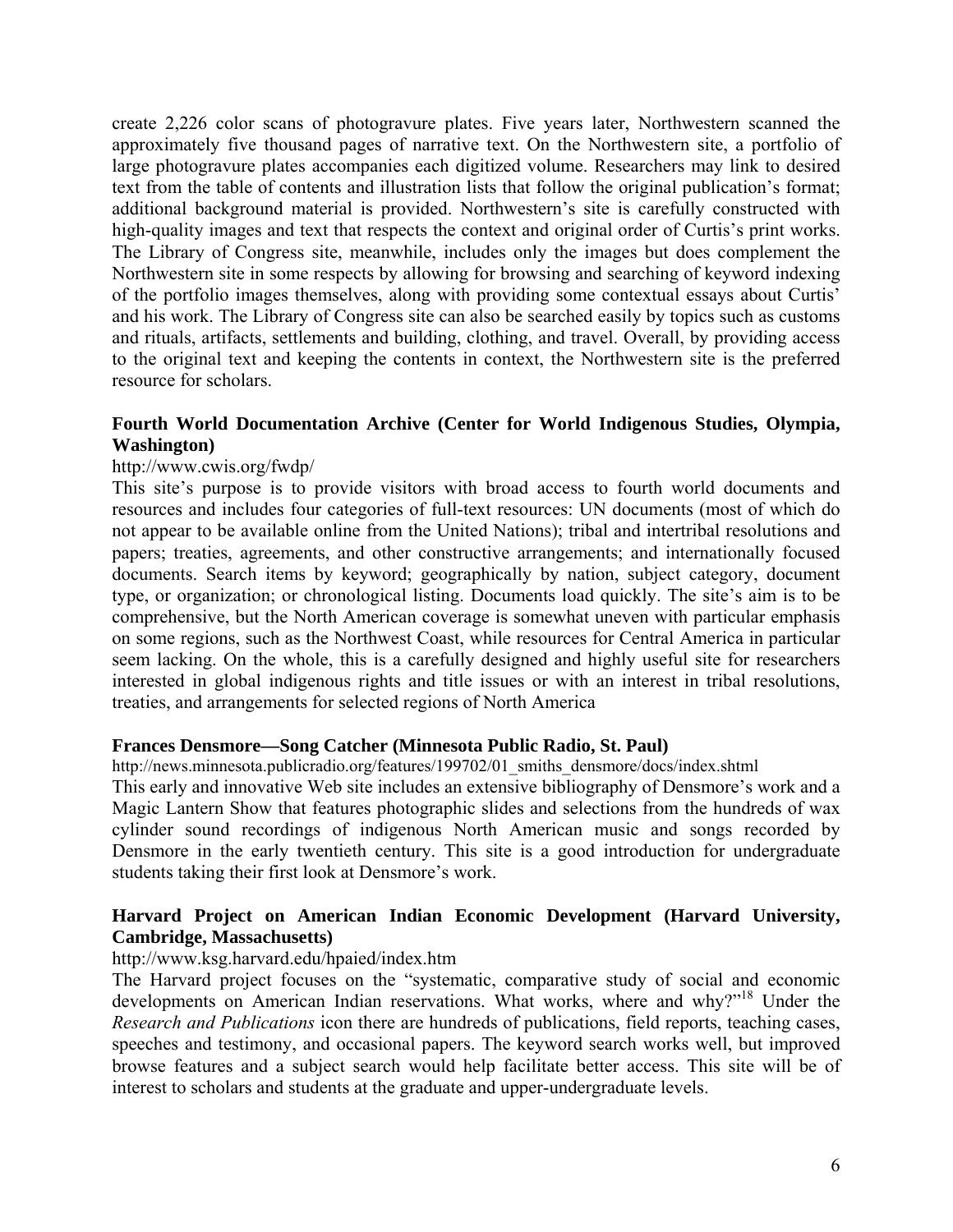## **[Historical Documents Online: Native American Records](http://www.archives.gov/research/native-americans/) (National Archives and Records Administration, Washington, D.C.)**

<http://www.archives.gov/research/native-americans/>

The National Archives and Records Administration's huge database includes collections of the Bureau of Indian Affairs records from across the United States that date from 1793 to 1989 with a particular emphasis on the late nineteenth and early twentieth centuries. There are links to detailed descriptions that explain how to access many popular and comprehensive collections of photographs and documents, including Indian commissions' reports and census records. This site is useful to scholars in a wide range of disciplines who conduct research about government–tribal relations and many other related subjects.

#### **[Hubert Wenger Eskimo Database](http://www.wengereskimodb.uaf.edu/welcome.html) (University of Alaska, Fairbanks)**

<http://www.wengereskimodb.uaf.edu/welcome.html>

Nearly two hundred accounts related to early contact between Europeans and Inuit/Eskimo and Aleut people. This site includes books, journal articles, bibliographies, drawings, photographs, and maps. Some material is quite recent and contains copyright restrictions. Researchers should check the search instructions as the site's use of a "Word Wheel" (a search method in which each typed-in character moves the on-screen index to the closest matches) along with its features for refining of searches by date, and other facets, contain some approaches that are not common for this type of online database. This site should be of particular use to undergraduate students.

#### **[Indian Affairs: Laws and Treaties](http://digital.library.okstate.edu/kappler/) (Oklahoma State University, Stillwater)**

http://digital.library.okstate.edu/kappler/

An invaluable Web site that provides access to seven volumes of compiled information on US federal Indian laws, treaties, proclamations, and executive orders. Volume II covers the final text of 366 federal treaties with American Indians from 1778 to 1883, and volume I and volumes III through VII cover US laws and executive orders related to American Indians from 1871 to 1970. The treaty documents contain the parameters under which Indian lands were ceded and under which the federal government agreed to compensate or provide support to the tribes. The site features fully searchable digitized text by keyword, a clickable table of contents, and a detailed index. Charles J. Kappler wrote the original five volumes at the turn of the twentieth century, and the treaties are held physically by only a small number of institutions. Two previous reviewers of this site noted that its search capabilities are by far superior to those of the earlier, indexed print versions.<sup>19</sup> Text is available in either HTML format, which includes the original marginal notes, or in JPEG image format. This site is a first-rate resource for academic, legal, and tribal researchers.

## **[Indian Peoples of the Northern Great Plains](http://www.lib.montana.edu/epubs/nadb) (Montana State University Libraries and the Museum of the Rockies, Bozeman)**

#### <http://www.lib.montana.edu/epubs/nadb/>

An online collection that consists of almost two thousand photographs, stereographs, and drawings with some text organized overall by tribe, including the Crow, Cheyenne, Blackfeet, Salish, Kutenai, Chippewa-Cree, Gros Ventres (Atsina), and Assiniboine. The site is easy to navigate but could be improved with additional interpretation and description. As a result, it is best suited to undergraduates and the general public.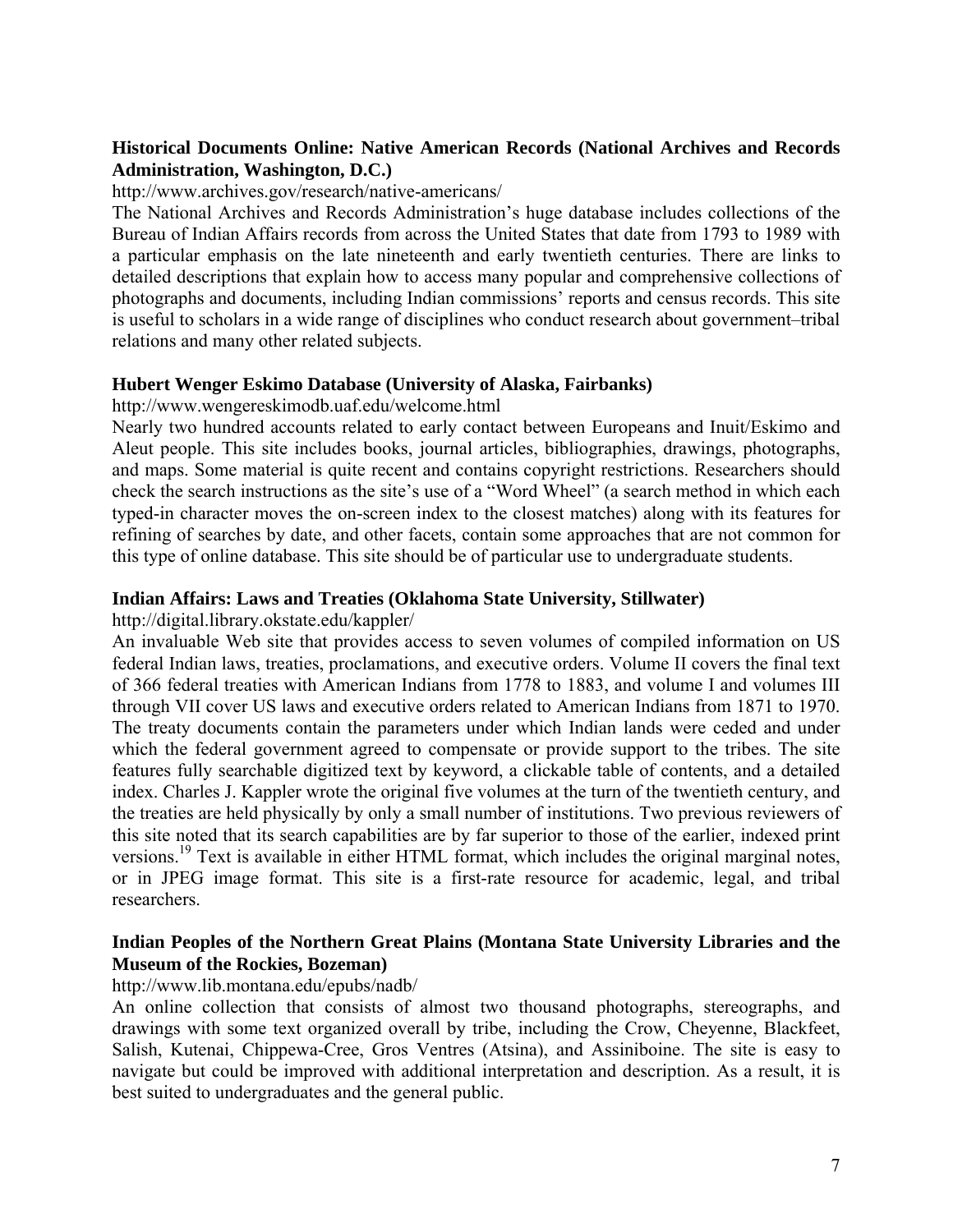#### **Indians of North America (Law Library of Congress, Washington, D.C.)**

<http://www.loc.gov/law/guide/indians.html>

This site is a gateway and links to full text for selected federal laws, constitutions, treaties, commentaries, and other resources from across the United States. It includes links to some of the most significant legal resources including Indian laws and treaties; searchable congressional documents and debates; constitutions of Indian nations; US Supreme Court decisions on Indian law; federal regulations; and US code.<sup>20</sup> The Law Library of Congress Web site is an excellent launch point for legal research on Native American law.

## **[Jesuit Relations and Allied Documents, 1610–1791](http://puffin.creighton.edu/jesuit/relations/) (Creighton University, Omaha, Nebraska)**

Creighton University: http://puffin/creighton.edu/jesuit/relations/

Library and Archives Canada: <http://www.collectionscanada.ca/jesuit-relations/index-e.html> This site contains the seventy-one-volume collection of Jesuit missionary texts in English translation; it is one of the most significant sources of information about French contact and colonization in North America. These documents include numerous descriptions of indigenous societies and culture, and the religious, demographic, and economic results of cross-cultural contact, as provided in firsthand accounts sent from missionaries in North America to their superiors in Quebec or Montreal from the early seventeenth to the late nineteenth centuries. Descriptions of indigenous peoples are most revealing for the "facts" they convey and for the authors' biases, attitudes, and perceptions. Reuben Gold Thwaites translated the entire collection into English between 1896 and 1901. Each file contains one published volume in an HTML format. Links from this Creighton University site to Early Canadiana Online allow readers to access a selection of untranslated originals scanned directly from facsimile editions. It is recommended that scholars who use documents for publication purposes recheck them against the original volumes as the transcriptions contain some errors.

The same seventy-one volumes plus two additional volumes, numbered seventy-two and seventy-three, which contain a final preface and two indexes, can also be found on the Library and Archives Canada Web site named the [Jesuit Relations and the History of New France.](http://www.collectionscanada.ca/jesuit-relations/index-e.html) This site was launched a few months before the Creighton site and features PDF images of the original translated texts. Both Jesuit online collections will be of interest to scholars, graduate students, and independent researchers.

# **[Native American Authors](http://www.ipl.org/div/natam/) (Internet Public Library—University of Michigan, Ann Arbor)**

http://www.ipl.org/div/natam/

This searchable database of information about Native North American authors with bibliographies listing their published works, biographical descriptions, and links to online resources contains information primarily on contemporary authors though some historical authors are being added. Although the site's scope is quite comprehensive (many Native authors in the United States and Canada are included) and the site is easy to use, the quality and depth of entries vary considerably. Many biographies are too brief to be of much use to academic researchers, and listings of publications for authors are sometimes incomplete. In addition to the authors' full-length book publications, references to their published articles and book chapters would make this a more valuable resource. As it stands, the Storytellers site described below,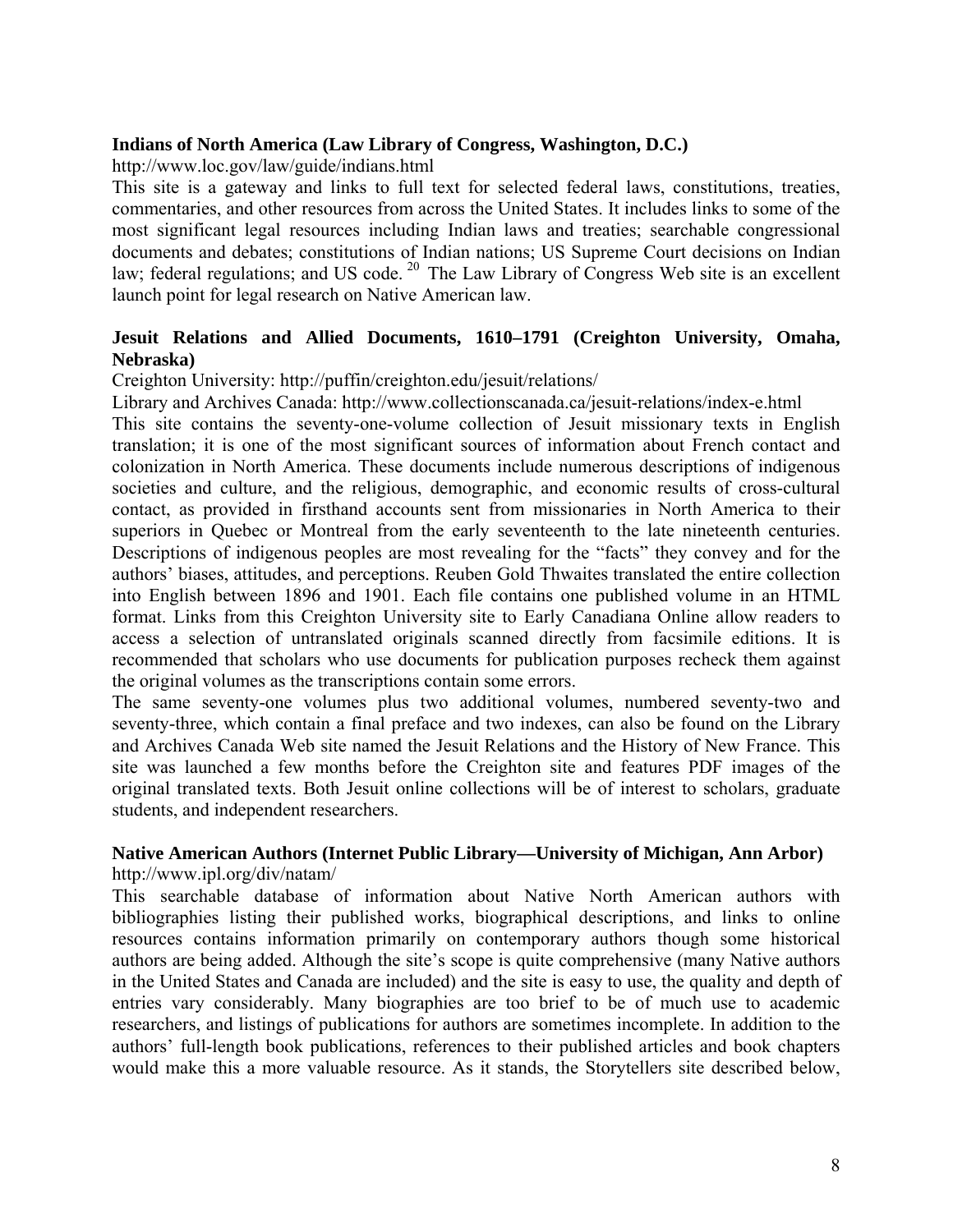although less comprehensive in coverage, has more in-depth entries, which makes it of greater use to undergraduate students, in particular.

# **[Native American Constitution and Law Digitization Project](http://thorpe.ou.edu/) (University of Oklahoma Law Library, Norman and the National Indian Law Library, Boulder, Colorado)**

<http://thorpe.ou.edu/>

Linked to on the Law Library of Congress site, this collaborative project provides access to constitutions, tribal codes, and other legal documents. Items are placed online with the tribes' permission or are US government documents already in the public domain. This site will be of interest to legal researchers at all levels.

# **[Native Americans and the Environment](http://www.cnie.org/NAE/index.html) (National Council for Science and the Environment, Washington, D.C.)**

http://www.cnie.org/NAE/index.html

This site's goal is to "educate the public on environmental problems in Native communities, ... explore the values and historical experiences that Native Americans bring to bear on environmental issues, . . . [and] promote conservation measures that respect Native American land and resource rights."<sup>21</sup> The database includes thousands of Internet and published resources described and cataloged for this site along with a document archive. Searches can be refined through subject terms or by clicking on a map divided into ten Native American cultural areas. The site is especially strong for sources on the Northwest Coast region and includes some excellent bibliographies in addition to the reports. The *Case Studies* tab feature is the weakest feature with only one entry to date. The site will be of interest to students and scholars at all levels in the growing field of environmental studies and Native issues.

#### **[Native American Ethnobotany Database](http://herb.umd.umich.edu/) (University of Michigan, Dearborn)**

http://herb.umd.umich.edu/

Anthropologist Dan Moerman's database is the product of more than thirty years of ethnobotanical research and gradually evolved, technologically, from punch-edge index cards in the mid-1970s to the highly sophisticated database it is today. The database is heavily consulted (about one hundred thousand visits per year) and contains forty-four thousand items of foods, drugs, dyes, and fibers from indigenous peoples of North America, as derived from plants. Descriptions are carefully cited and link to the page for each plant at the US Department of Agriculture Plants Database. *Native American Ethnobotany* (1998), a book based on the database, was the recipient of the Annual Book Award from the Council for Botanical and Herbarium Libraries. This site is an excellent resource for scholars, students, and the general public.

# **[Native Health Database](http://hsc.unm.edu/library/nhd/index.cfm) (University of New Mexico Health Sciences Center, Albuquerque)**

<http://hsc.unm.edu/library/nhd/index.cfm>

This site includes bibliographic information and abstracts of health-related articles, reports, surveys, and other resource documents that pertain to the health and health care of American Indians, Alaska Natives, and Canadian Aboriginals. It is unclear how many resources are on the site, but frequently the search results are impressive, and individual resources are carefully annotated. Native Health Database has strong search options with drop-down menus that allow researchers to refine searches by the standard methods along with options for text words, date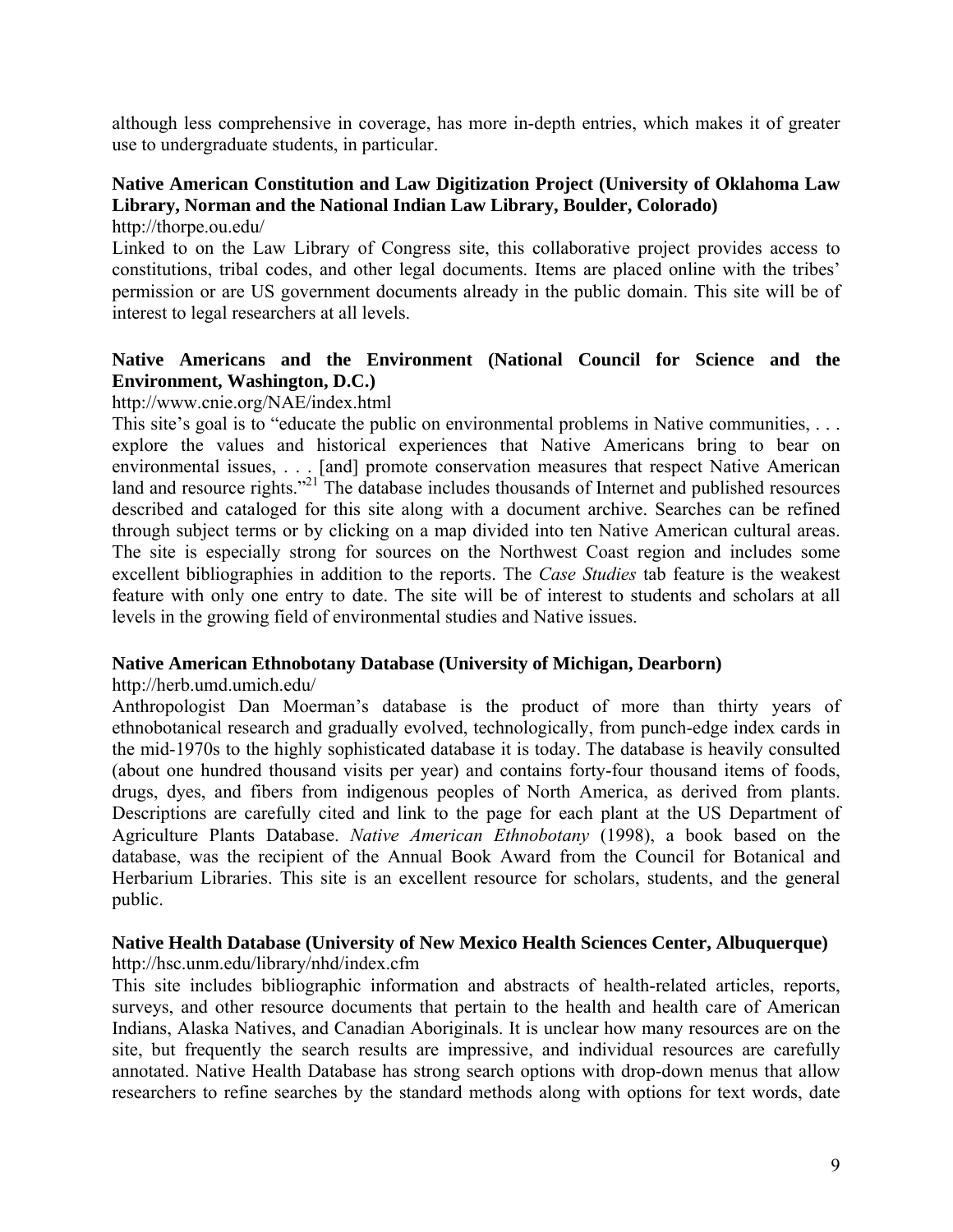ranges, tribes, state/province, region/country, or document type. The University of New Mexico Health Sciences Center provides an excellent and important free service with this site, which is recommended for scholars and the public.

# **[Omaha Indian Music](http://memory.loc.gov/ammem/omhhtml/) (American Folklife Center/American Memory Project, Washington, D.C.)**

# <http://memory.loc.gov/ammem/omhhtml/>

I consider this a rare site for its use of multimedia and oral history and songs. It includes traditional Omaha music from the 1890s and 1980s. The multi-format ethnographic field collection contains forty-four wax cylinder recordings collected by Francis La Flesche and Alice Cunningham Fletcher between 1895 and 1897. There are also 323 songs and speeches from the 1983 Omaha harvest celebration pow-wow and twenty-five songs and speeches from the 1985 Hethu'shka Society concert at the Library of Congress. Contextual information for the songs and speeches are provided through segments from interviews with members of the Omaha tribe conducted in 1983 and 1999 . Researchers may also access a collection of black-and-white and color photographs taken during the 1983 pow-wow and the 1985 concert, as well as research materials that include fieldnotes and tape logs about the the pow-wow. The American Folklife Center decided that the Oklahoma communities would determine which resources would be included on this site.<sup>22</sup> The site will appeal to all levels with an interest in the music and songs of the Omaha and their context.

## **[Southeastern Native American Documents, 1730](http://neptune3.galib.uga.edu/ssp/cgi-bin/ftaccess.cgi?_id=7f000001&dbs=ZLNA)**–**1842 (GALILEO—University System of Georgia Libraries and University of Tennessee, Knoxville)**

http://neptune3.galib.uga.edu/ssp/cgi-bin/ftaccess.cgi? id=7f000001&dbs=ZLNA

Two thousand original documents and visual images that relate to Native American populations in the Southeast, including the Cherokees, Creeks, Chickasaws, Seminoles, and Choctaws. Documents date from 1730 to 1842, with the bulk of the collection focused on 1783 to 1802, and include letters, diaries, military orders, maps, and legal documents. Images from the McClung Museum's Tellico Reservoir Archaeology Project collection provide an archaeological record of Cherokee town sites in the eighteenth and nineteenth centuries, and journals and correspondence reflect cross-cultural attitudes of whites toward Southeastern Native peoples. For this region and time period, this is the most comprehensive online collection of primary source materials that relates to Native Americans. Some archaeological images were not as clear as one might hope, but, for the most part, the site includes sharp photographic images and both transcribed and digitized images of documents. The site contains resources of interest to scholars at all levels. The awkward URL makes locating this site through a Google search preferable.

# **[Southern Oregon Digital Archives: First Nations Tribal Collection](http://soda.sou.edu/) (Ashland, Oregon)**

#### <http://soda.sou.edu/>

This carefully constructed Web site contains digitized documents, books, and articles related to indigenous peoples of the southwestern Oregon and northern California bioregion, including the Klamath, Modoc, Yahuskin, Takelma, Shasta, Coos, Cow Creek Band of Umpqua, and Hupa nations. From the home page, select *First Nations Tribal Collection*. Tribes and tribal representatives were consulted to help determine the scope and appropriateness of material. All Southern Oregon Digital Archives's collections, including its separate Bioregion Collection and new Southern Oregon History Collection, are full-text and searchable by author, title, year,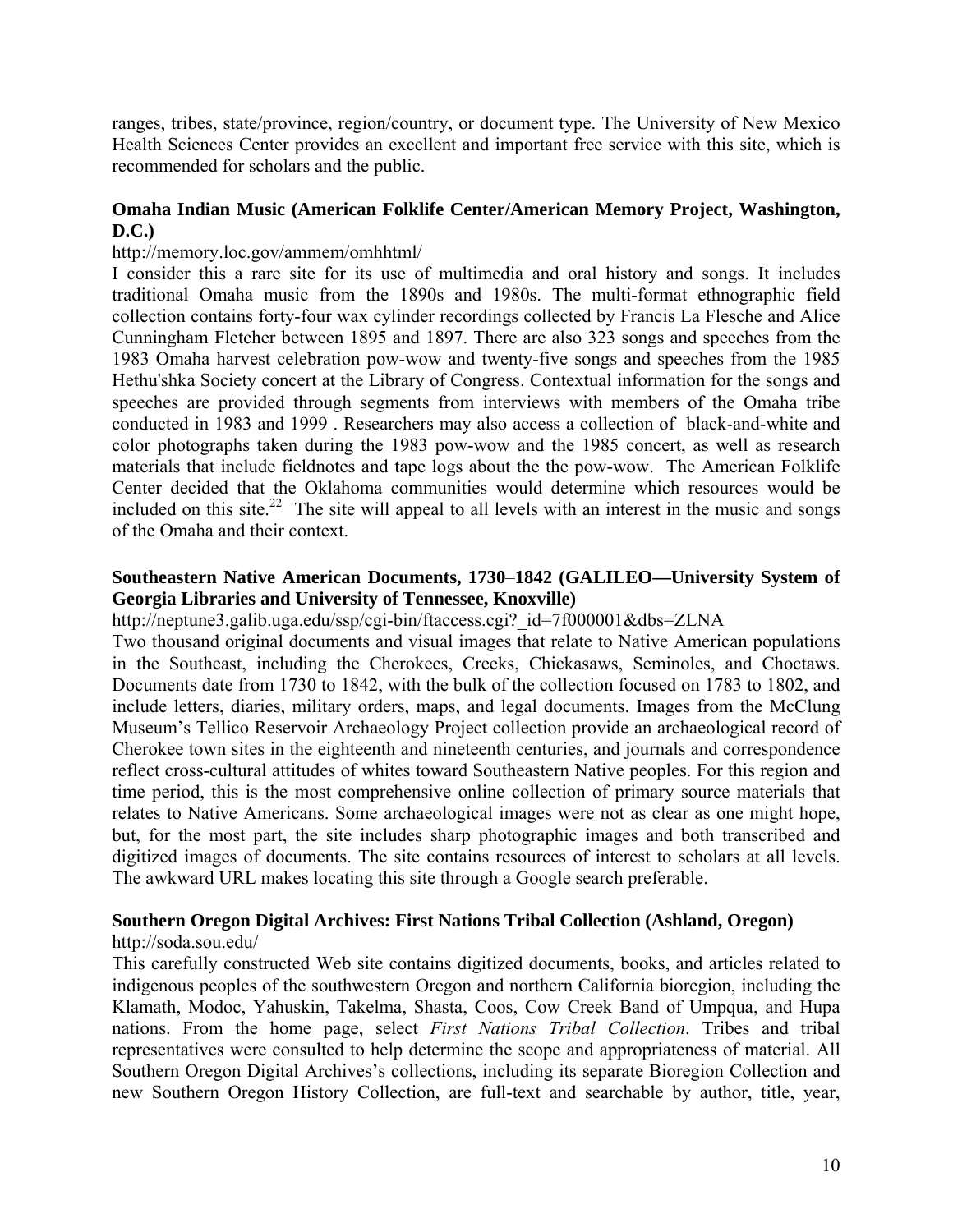subject, and keyword. The site includes several decades of scanned images of the *Annual Report of Indian Affairs to the Secretary of the Interior for the Indian Agencies in Oregon*, along with treaties, explorer and missionary accounts, Native-language dictionaries, linguistic texts, legal documents, journal articles, and ethnographies. Documents date from 1843 to 2004. This is an example of a high-quality site created by a relatively small institution in collaboration with Indian communities. I highly recommended this site for researchers interested in the history of American Indians in the southwestern Oregon and northern California region.

#### **Storytellers: Native American Authors Online (NativeWeb)**

http://www.nativewiki.org/Storytellers: Native American Authors Online

This site, which began as the Index of Native American Authors Online, has recently been migrated into a Wikipedia-like format with information on Native authors and poets from a wide range of editors. The subindices of tribes and alphabetical listings of authors are the most practical approaches to searching the site. A more consistent and unified format of scholarly criticism would improve the site's overall usefulness, and, relatedly, the new wiki format raises concerns about the long-term quality control of new entries in particular. Storytellers is best suited to undergraduates and, for the most part, is a good resource for those who may conduct research about established writers for the first time or are in the earliest stages of their research.

## **Traditions of the Sun (NASA's Sun-Earth Connection Education Forum, or SECEF, Washington, D.C.)**

#### http://www.traditionsofthesun.org/

This carefully designed and visually stunning site provides accurate coverage of known and suspected precontact solar observatories in the Chacon Canyon and the Yucatan. Although there is no search feature, the visual design is consistent and thoughtfully considered, and the site easy to navigate. Once you make your way through the initial pages, module pages are organized in three primary areas: the aerial photography with the navigation pods and multicolored links (on the right), linked photographic images and video (on the left), and a separate navigation bar in the lower part of the screen. The casual scholar could learn a great deal of general information by navigating his or her way through this site. Traditions of the Sun is also excellent for generating research questions, and it is fascinating to explore; it is less suited, however, to the serious researcher. Many visually impaired users may encounter difficulties with Flash software; a textonly version would be helpful for these visitors, and more textual material in general would provide more substance for the student or scholar. This said, there are some real research gems here, especially on the Chaco site; these include ground-based photographs that sometimes include composites of historic and current images to demonstrate the results of stabilization projects, along with photographic records of areas of the site that are not accessible to the public.

## **[Tribal Court Decisions Clearinghouse](http://www.tribal-institute.org/lists/decision.htm) (Tribal Law and Policy Institute, West Hollywood, California)**

#### http://www.tribal-institute.org/lists/decision.htm

This searchable database contains more than 2,607 fully annotated tribal court opinions, memorandums, and orders from twenty-one tribal courts in the United States. Along with a keyword search, the decisions may be limited by tribal, federal, or state law or by thirteen general topics that include such options as environmental law, tribal jurisdiction, and domestic violence. The site and its contents are oriented for use by indigenous communities and tribal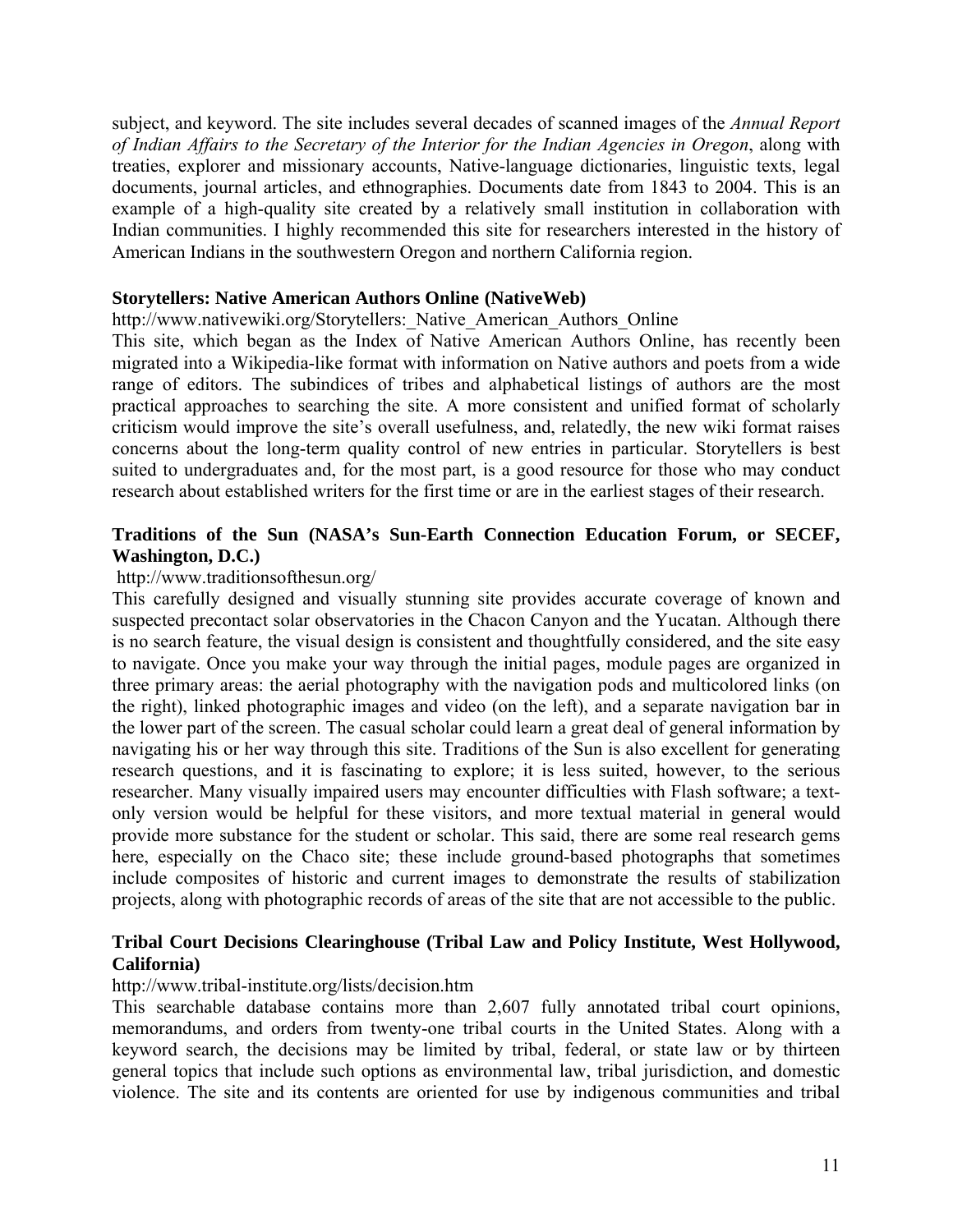justice systems, but resources will also be valuable for lawyers and legal scholars who work in the field of Native issues in the United States.

## **[World Wide Web Virtual Library—American Indians: Index of Native American](http://www.hanksville.org/NAresources/)  [Resources on the Internet](http://www.hanksville.org/NAresources/)**

#### http://www.hanksville.org/NAresources/

This is an extensive gateway to World Wide Web resources related to indigenous North Americans that are organized into thirty-three subject categories including archaeology, artists, history, language, legal, music, and video and film. Karen M. Strom, a professional astronomer who retired from academic life to become a webmaster, maintains Virtual Library—American Indians. Strom's category of legal sources is especially noteworthy and provides an excellent resource for locating court cases, human rights resources, and government documents related to legal issues throughout the North American continent. The site is easy to navigate and updated regularly; although other sites offer more depth, this is perhaps the most extensive compilation of links to significant North American indigenous resources found anywhere on the Web. Researchers will find many primary and archival resources along with links to academic institutions, government, nonprofit organizations, and activist sites.

## **World Wide Web Virtual Library of Circumpolar Studies (Center for World Indigenous Studies, Olympia, Washington)**

#### http://www.ldb.org/vl/cp/index.htm

A similar format to Virtual Library—American Indians, this is a gateway to World Wide Web resources related to circumpolar peoples that is organized into the following topics: arts, culture, education, environment, health, media, social development, tribes, and women.

# **UNITED STATES—OTHER SITES OF INTEREST**

# **Alaska's Digital Archive (University of Alaska and Alaska State Library, Anchorage and Fairbanks)**

#### http://vilda.alaska.edu/index.php

This site features a wealth of primary resources for exploring Alaska Native peoples and history in various formats such as maps, images, sound recordings, film, and scanned documents with searchable text. By clicking on the *Alaska Native History and Cultures* icon on the home page, users are taken directly to a dozen convenient subject headings or a clickable map of six regions of Alaska. An interesting collection that appears under the *Religion and Church Leadership* icon is the Angoon and Killisnoo Papers, 1878 to 1911, which are fully searchable. The advance search allows users to search across selected fields, allows users to browse in order to choose from document collections, and offers a detailed list of subject terms. There are some search inconsistencies (the back button needs to be pressed several times and the Northern Alaska regions map was not listing resources), but there is wonderful content on this site that will be of interest to scholars and the general public.

## **[American Journeys: Accounts of Early American Exploration and Settlement](http://www.americanjourneys.org/index.asp) (Wisconsin Historical Society, Madison)**

http://www.americanjourneys.org/index.asp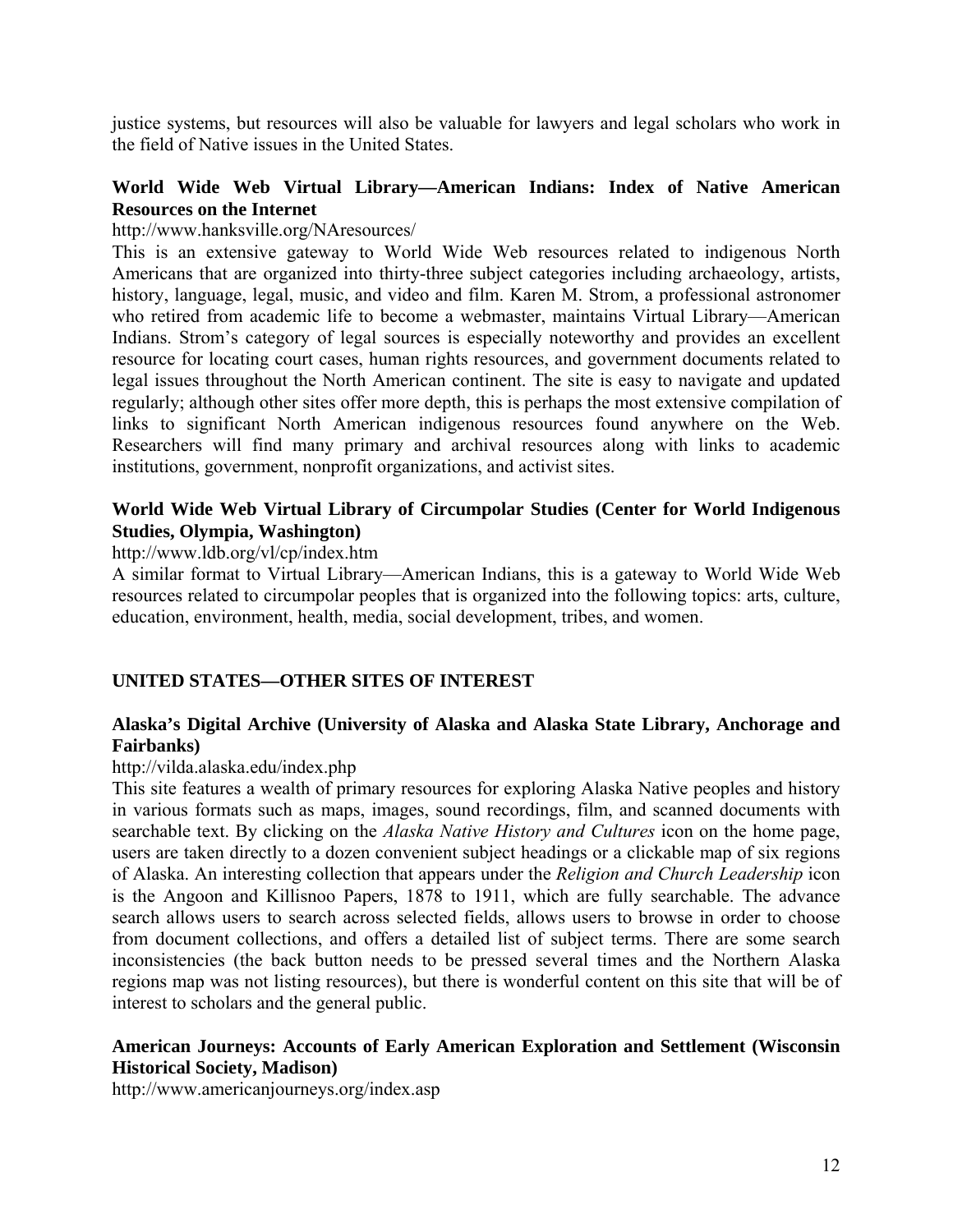This is a small but valuable site of digitized rare books, original manuscripts, and travel narratives of North America and indigenous–newcomer encounters from AD 1000 to the early nineteenth century. Resources include complete or excerpted journals and correspondence of Christopher Columbus, Jacques Cartier, John Smith, James Cook, Meriwether Lewis and William Clark (all seven volumes of their expedition), and George Catlin. The advance search allows users to locate resources by name of explorer and/or individual Indian tribes. Although many of these resources have been widely published and some are excerpts only, there is a significant advantage for researchers in having such a widely dispersed collection of accounts available from one online, searchable database. The site is suitable for a general audience, and its convenience of access makes it useful to scholars of early cross-cultural encounters.

## **[Arctic Circle](http://arcticcircle.uconn.edu/) (University of Connecticut, Storrs)**

#### http://arcticcircle.uconn.edu/

This site seeks to expand knowledge of the circumpolar north and features three interrelated themes: natural resources; history and culture; and social equity and environmental justice. Clickable resources appear in browse lists with headings and subheadings. The site was created by arctic anthropologist Norman Chance of the University of Connecticut and is of most value to first- and second-year undergraduate and high school students.

# **[Arizona Memory Project](http://azmemory.lib.az.us/index.php) (Arizona State Library, Archives and Public Records, Phoenix)**

## [http://azmemory.lib.az.us/index.php](http://azmemory.lib.az.us/cdm4/index.php?CISOROOT=/medallion)

The Arizona Memory Project is a digital repository of collections from archives, libraries, museums, historical societies, and other Arizona cultural institutions. The site is meant to be accessible to the general public but includes resources of interest to scholars, including the Medallion Papers, which are a series of thirty-nine publications issued by the Gila Pueblo Archaeological Foundation between 1928 and 1950. Gila Pueblo's works are described on the Arizona Memory Project site as playing an instrumental role "in defining the Hohokam, Mogollon, San Simon and Cochise cultures and in describing early pottery types including Hohokam red-on-buff, Salado polychrome, Casas Grandes and others.<sup>"23</sup> These papers can be accessed through the sites' Collections Directory along with three other collections of interest: Cochise County Historical and Archaeological Collection, Montezuma's Castle Historic Archive, and Sharlot Hall Museum American Indian Image Collection. These specialized collections will be of particular interest to researchers at the upper-undergraduate level in the fields of archaeology, anthropology, and, in the case of some collections, history.

# **[Avalon Project at Yale Law School](http://www.yale.edu/lawweb/avalon/avalon.htm) (Yale University, New Haven, Connecticut)**

[http://www.yale.edu/lawweb/avalon/avalon.htm](http://www.yale.edu/lawweb/avalon/ntreaty/ntreaty.htm) 

This site mounts full-text electronic documents relevant to the fields of law, history, politics, diplomacy, economics, and government and covers the pre-eighteenth to the twentieth centuries. It provides links to supporting documents expressly referred to in the texts. The project includes controversial documents not for their endorsement but for completeness and balance. Documents that relate to US–Native American relations include treaties, speeches, presidential messages, cases, and constitutions. Texts are listed under the headings: Treaties between the United States and Native Americans, Statutes of the United States Concerning Native Americans, and, the umbrella for these resources, Relations between the United States and Native Americans. This is an excellent resource site for faculty, graduate, and upper-undergraduate students.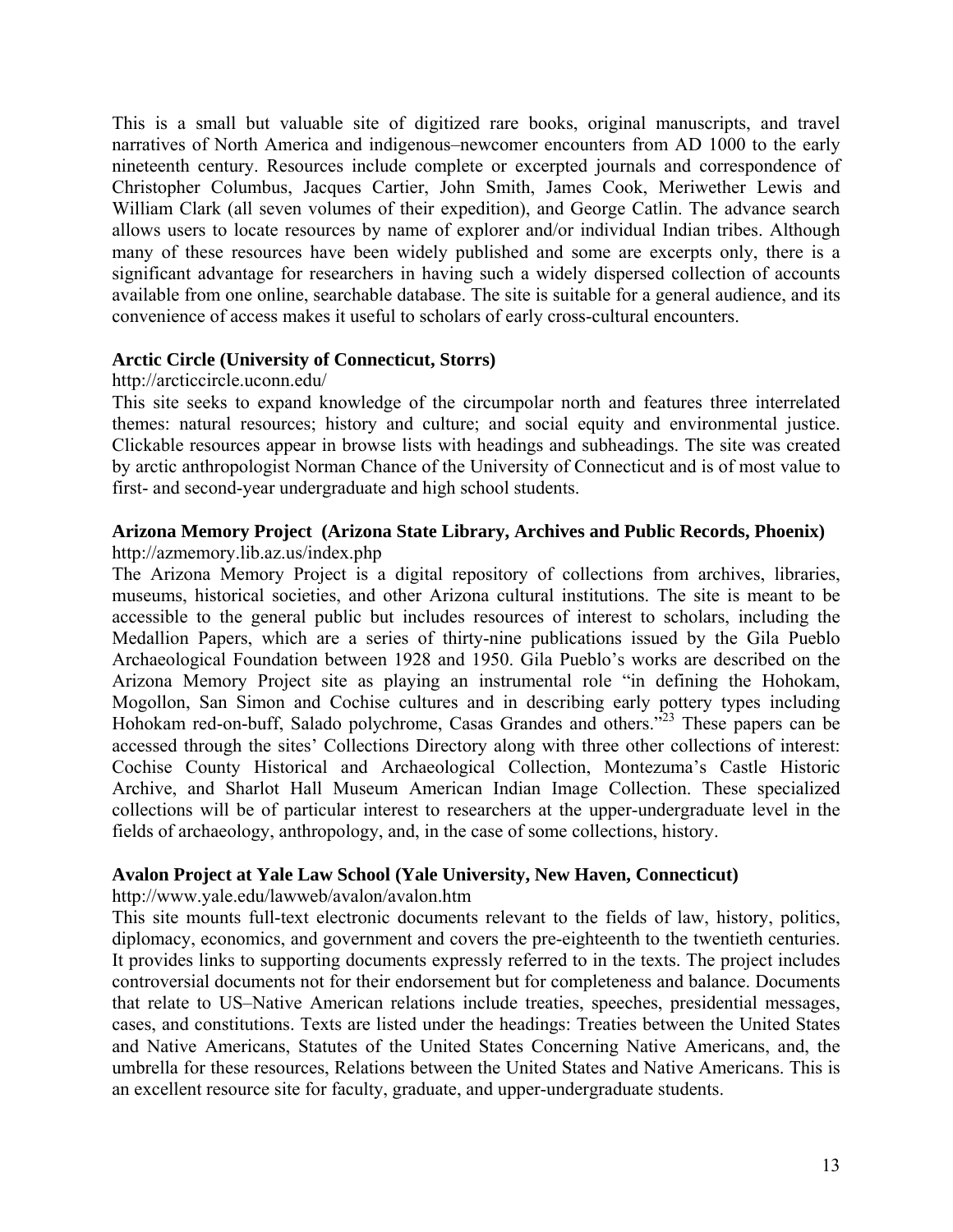#### **[California Academy of Sciences Anthropology Collections Database](http://www.calacademy.org/research/anthropology/anthcoll.html) (San Francisco)**

http://www.calacademy.org/research/anthropology/anthcoll.html

This engaging database includes more than thirteen thousand digital images of collection objects. The objects load quickly and the site navigates smoothly and features clear interfaces, graphics, and fonts. The site has an impressive array of one-dozen search parameters that offer visitors the opportunity to retrieve object records through almost any combination of fields contained in the database. Parameters include object categories, object name, materials, maker's name, collection, culture, global region, country, state/province/district, and images, and offer four display options. The collections are strongest in their holdings from the US Southwest, the Pacific Islands, and basketry from California. This site will be of most interest to archaeologists and anthropologists who specialize in indigenous-related research in these regions.

# **[Colonial Connecticut Records, 1636](http://www.colonialct.uconn.edu/)**–**1776 (University of Connecticut, Storrs with the assistance from the Mashantucket Pequot Museum and Research Center, Mashantucket, Connecticut)**

#### http://www.colonialct.uconn.edu/

This site offers digitized versions of fifteen volumes of *Connecticut (Colony). The Public Records of the Colony of Connecticut, from April 1636 to October 1776 . . . transcribed and published, (in accordance with a resolution of the General assembly)* (Hartford, CT: Brown and Parsons), 1850 to 1890. Each volume can be accessed by browsing an A through Z subject index or by searching the date, volume, and/or page number. I recommend this site for academic researchers at the upper-undergraduate level and above who explore Native–white relations in the region.

## **[Documents from the Continental Congress and the Constitutional Convention, 1764](http://memory.loc.gov/ammem/collections/continental/)**–**1789 (Library of Congress and American Memory Project, Washington, D.C.)**

http://memory.loc.gov/ammem/collections/continental/

This site highlights some of the most significant historical documents of the Revolutionary War and Early National Periods. Two-dozen documents relate to treaties, relations with Indians, and Indian lands. Browse the general subject category "North American Indians" and Indian nation names such as "Iroquois" to locate relevant documents. In 2005 the site was upgraded to include full-color scans of original documents. Although the site was initially created for a more general audience, it contains valuable resources for scholars of Indian–white relations during this era.

#### **[Ethnologue: Languages of the World](http://www.ethnologue.com/web.asp) (SIL International, Dallas, Texas)**

#### http://www.ethnologue.com/web.asp

This site includes a wide range of resources to support research of the world's languages, including most indigenous languages spoken in North America. The online version of this standard directory offers several advantages over the print version. Most notable is its ability to search by country, language family, or language name files to find demographic linguistic information. One may also make use of hypertext links to broaden and narrow searches. Keyword searches (using the "and" search feature to focus on topics) are available. The site is impressive technically and contains quality content with links to full citations. The addition of detailed maps to this site (the only feature missing that appears in the print version) would improve it even further. Many of the site's full-text publications will be of interest to linguists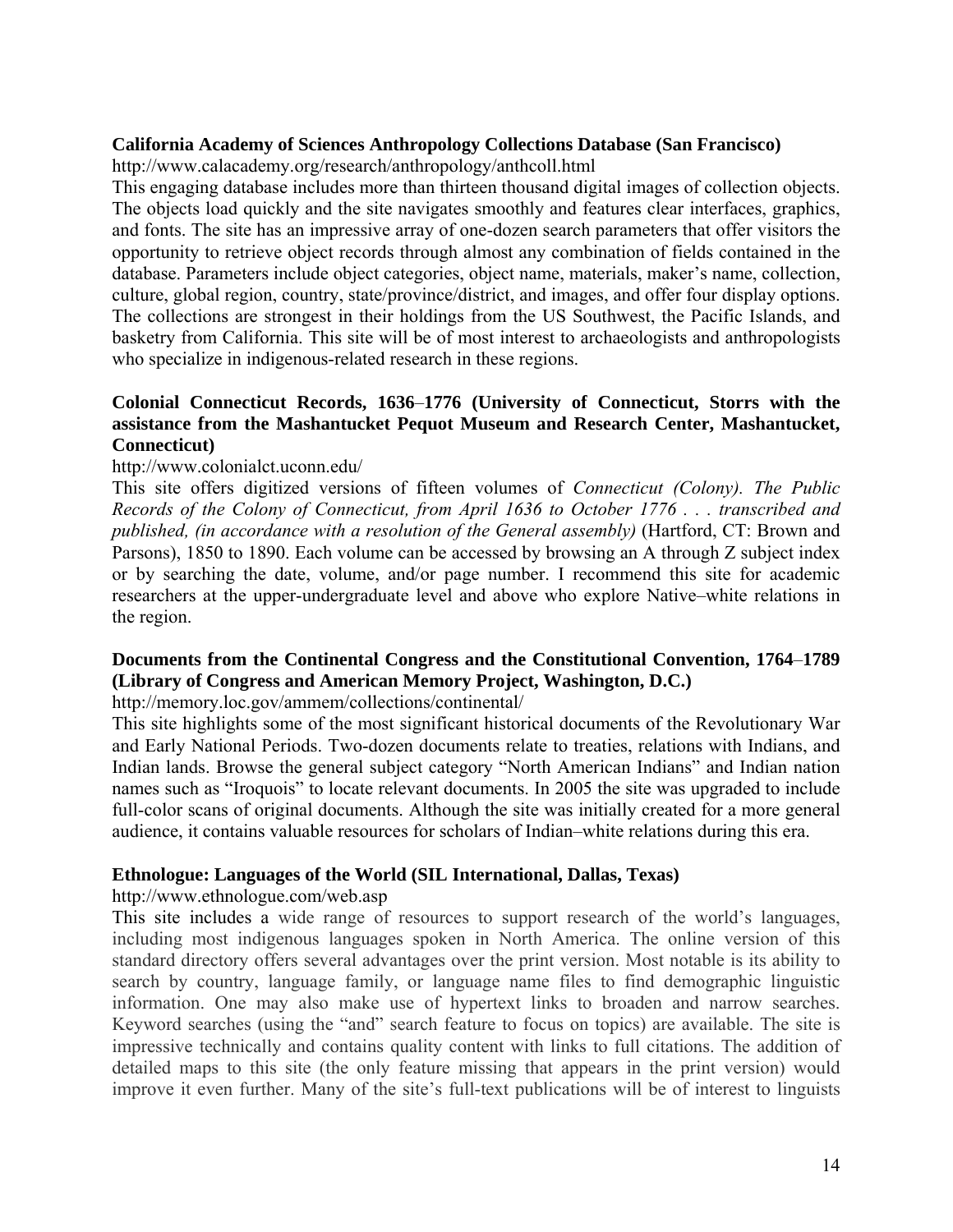and students of linguistics, and the brief Languages of the World descriptions provide a helpful, general reference source.

## **The First American West: The Ohio River Valley, 1750**–**1820 (University of Chicago, Illinois; Filson Historical Society, Louisville, Kentucky; and American Memory Project, Washington, D.C.)**

http://memory.loc.gov/ammem/award99/icuhtml/fawhome.html

This site is a valuable resource for tracing the social life and economy of the trans-Appalachian West. The first page provides a rather brief but still useful overview and a link to "Native Americans" that brings up sixty-six resources including books, pamphlets, broadsides, petitions, maps, payrolls, artifacts, and letters. Access, as with most American Memory Projects, is straightforward, and the eclectic nature of the resources is part of what makes this site fascinating for scholars and students.

## **Florida Photographic Collection and Video Clips (Florida Memory Project, State Library and Archives of Florida, Tallahassee)**

http://www.floridamemory.com/PhotographicCollection/

This extensive database of more than 137,000 digitized photographs and a small selection of video clips includes the Irvin M. Peithmann Collection of more than one thousand photographs of Seminole Indians taken during the 1950s; the Harriet Bedell collection of images of Bedell working with the Seminole from 1933 to 1960; and twelve thousand black-and-white slides digitized from the Florida Folklife Collection that feature numerous shots of the Seminole arts and performers circa 1910 to 1995. One of the sites' most useful features for the researcher is its clickable description fields that allow visitors to quickly and conveniently find all images that appear on the site of a given individual, related to a specific subject, or by an individual photographer. All levels.

## **[France in America](http://international.loc.gov/intldl/fiahtml/fiahome.html) (Library of Congress Global Gateway, Washington, D.C. and the Bibliothèque Nationale de France, Paris)**

http://international.loc.gov/intldl/fiahtml/fiahome.html

This site is a bilingual digital library that explores the history of the French presence in North America from the first decades of the sixteenth century to the end of the nineteenth century. The site was created through collaboration between the Library of Congress and the National Library of France. France in America differs structurally from the single New France, New Horizons Web site (a collaboration between Canada and France) in that it is made up of two separate sites—one at the Library of Congress and the other at the Bibliotheque Nationale de France that each feature descriptions in accordance with their own standards and point (or automatically link) to image presentations that reside only on the respective institution sites.<sup>24</sup> There are a few minor interface problems (for example, the menu's font sizes are small and difficult to read). In terms of content, it includes useful collections inventories, interpretive texts, a strong bibliography, a time line, and more than two hundred books, maps, and prints about or relating to Indians of North America. The site's resources are useful for teaching and academic research.

# **[Gallica: Bibliothèque Nationale de France](http://gallica.bnf.fr/) (Paris)**

[http://gallica.bnf.fr/](http://gallica2.bnf.fr/)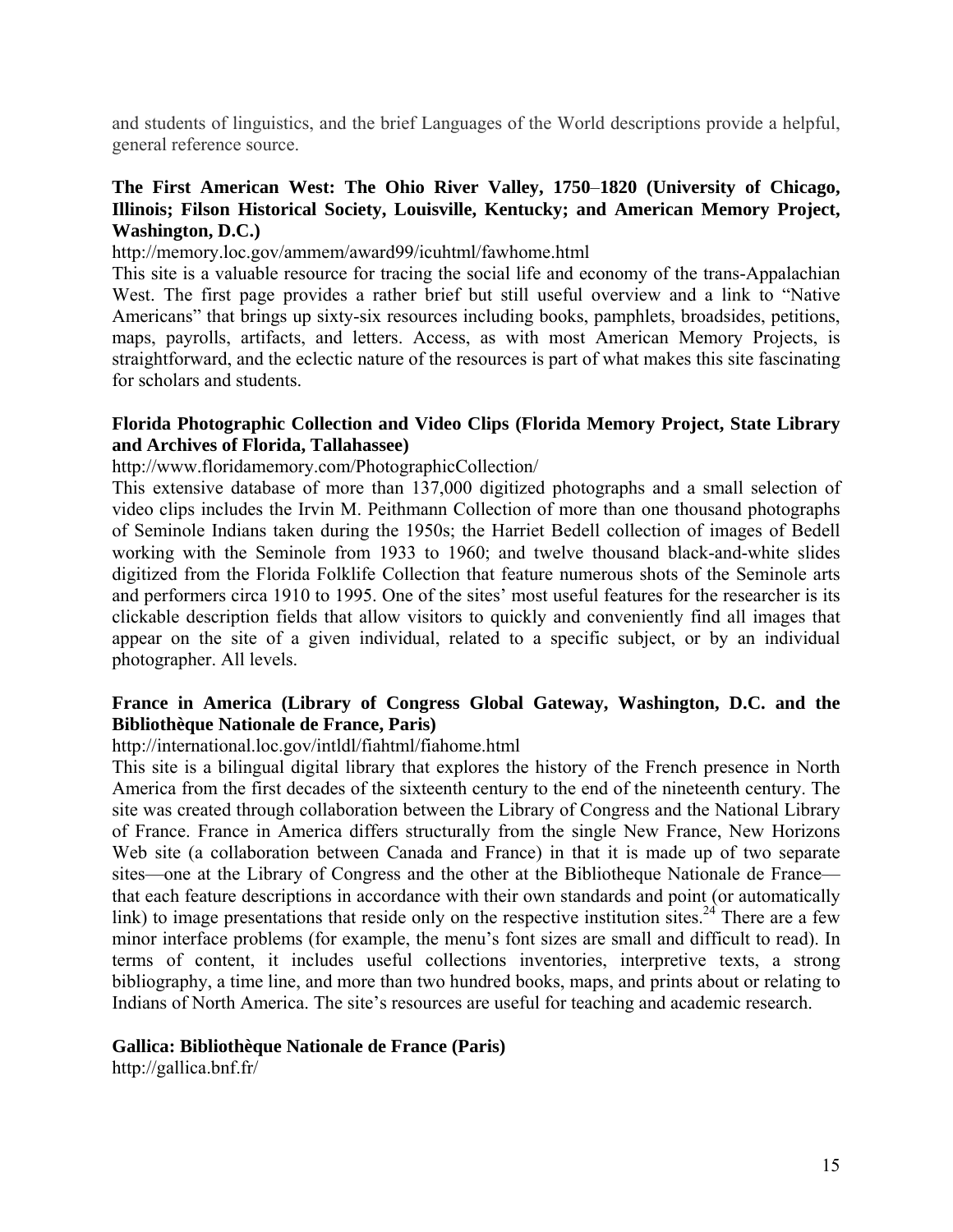This French-language digitization site is comparable to the Library of Congress American Memory Project and includes many digitized resources in English along with English descriptions. One notable collection is the fifty-four volumes of the *Annual Reports of the Bureau of American Ethnology to the Secretary of the Smithsonian Institution that date from* 1881 to 1933. The first bureau head, John Wesley Powell, promoted the broad vision to "organize anthropological research in America."<sup>25</sup> The bureau organized large, multiyear research projects; sponsored ethnographic, linguistic, and archaeological field research; promoted the discipline of anthropology; and initiated this important publications series. The series can be located from the home page by clicking on the word *Recherché* (Search) in the menu and then entering the series title in the *Mots du titre* field. The clickable titles of the fiftyfour volumes appear in a list. Each issue loads quickly with the original text on the right and a clickable table of contents in English on the left. Individual volumes can then be read or saved in either PDF or TIFF format. As of January 2008, a new beta (test) site that features an English language interface is available to users; this site, currently named Gallica 2, is under construction with new digital resources being added daily. The *Annual Reports* are among the collections recently added to this site *(Access:* http://gallica2.bnf.fr/). The Gallica sites are designed for the general public, but the *Annual Reports* are valuable to researchers in many disciplines related to indigenous studies who have an interest in the bureau's work, its findings about indigenous peoples throughout the continent, and the methodologies employed during these late-nineteenth and early-twentieth century projects and expeditions.

#### **[History of the American West, 1860–1920](http://memory.loc.gov/ammem/award97/codhtml/hawphome.html) (Denver Public Library, Colorado and American Memory Project, Washington, D.C.)**

#### http://memory.loc.gov/ammem/award97/codhtml/hawphome.html

This site is a collaborative project of more than thirty thousand images, including many intended to document the lives of Native Americans from more than forty tribes that live west of the Mississippi River. The descriptions typically lack depth and are aimed primarily at a general audience. The large collection includes many fascinating photographs of use to those who specialize in the Dakota, Hopi, Navajo, Pueblo, Salish, and Tetons, to name a few. Scholars may need to investigate the context of the photographs in more depth to determine their usefulness for research. This site is best suited to lower undergraduate and high school levels and the general public.

#### **Internet Archive (Presidio of San Francisco, California)**

#### http://www.archive.org/index.php

An "Internet library" that offers permanent access for researchers, historians, and scholars to historical collections that exist in digital format. The Internet Archive includes texts, audio, moving images, and archived Web pages with thousands of resources related to indigenous people in North America. (For example, a search for *Cherokee* yielded 180 results.) Resources range from scholarly to popular to highly eclectic. Films and audio can be easily downloaded and included in Microsoft PowerPoint presentations for classroom use.

#### **[Internet Sacred Text Archive](http://sacred-texts.com/index.htm) (Santa Cruz, California)**

#### http://sacred-texts.com/index.htm

The largest freely available archive of full-text books and journal articles published after 1923 about religion, mythology, and folklore available on the Internet. The subject "Native American"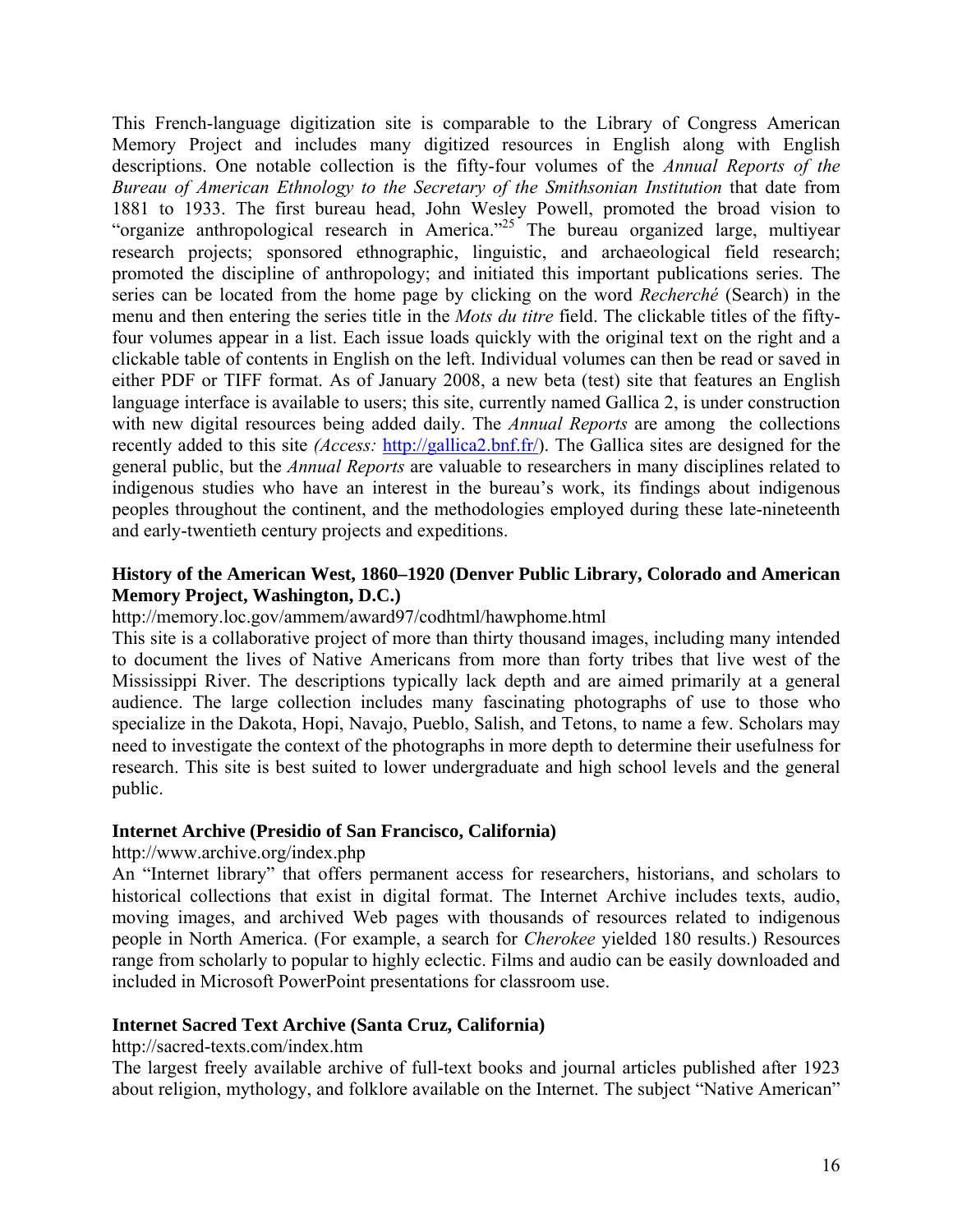(listed on the home page under "Topics") is broken down into nine cultural areas for North America, some of which are subdivided into specific groups such as the Zũni under the heading *Southwest* and the Cherokee under the heading *Southeast*. Certain nineteenth- and twentiethcentury ethnographers who, according to the site's creators, "were known for their careful and respectful approach to the people they studied . . . and obtained permission to transcribe their sacred oral literature"<sup>26</sup> wrote the scanned text. Each source is presented in HTML format, and the tables of contents, where they exist, are clickable. This site is recommended for all levels of research.

## **Making of America (Cornell University, Ithaca, New York and University of Michigan, Ann Arbor)**

## http://www.hti.umich.edu/m/moagrp/

This site is a digital library of primary sources in American social history from the US antebellum period through Reconstruction (which is defined here as continuing through to the close of the nineteenth century). This impressive collection contains ten thousand books and fifty thousand journal articles. The monitor image can be enlarged easily, which is important when reading original printed pages with small print, and the "help" directions are written clearly. A keyword search for *Indians of North America* returned 256 matches in 191 works; the same subject heading and twenty-two related subheadings can be found in Making of America's recently added subject-browsing feature. Resources on this site are especially valuable for Euro-American descriptions of Native Americans in the West during the latter half of the nineteenth century.

## **[Map Collections: 1500](http://memory.loc.gov/ammem/gmdhtml/gmdhome.html)**–**2004 (American Memory Project, Washington, D.C.)**

http://memory.loc.gov/ammem/gmdhtml/gmdhome.html

This site offers a selection of more than eight thousand maps from the Library of Congress's geography and map division that have been digitized to date. It uses Library of Congress subject headings and some of the best technology available to allow researchers to zoom in close to reveal the smallest details of most digitized maps. Although some of these historic maps relate intentionally to indigenous people—such as An Indian Map of the Upper Missouri (1801) and Map of Linguistic Stocks of American Indians (1890)—dozens of others do not, but the latter still contain valuable information on village sites and names of individuals. A keyword search of the word *Indians* brings up one hundred maps, but if researchers know what they are looking for the best approach is usually to search by location and time period (which is how the author located such valuable items as the Dutch Map of Manhattan circa 1665). Some maps include accompanying field notes. This site is recommended for scholars, students at the graduate and upper undergraduate level, and will be of interest to the general public.

# **[Meeting of Frontiers](http://frontiers.loc.gov/intldl/mtfhtml/mfhome.html) (Library of Congress Global Gateway, Washington, D.C.)**

http://frontiers.loc.gov/intldl/mtfhtml/mfhome.html

Bilingual, multimedia, English-Russian-language digital library of resources that reflects the story of American exploration and settlement of the West, the parallel settlement of Siberia and the Russian Far East, and the meeting of the Russian–American frontiers. The site includes rare resources on cross-cultural encounters. It is a collection of collections and was developed by historians, technicians, and others involved in direct work with indigenous peoples in Alaska and Russia. Use the search field or the site map to help locate resources on indigenous people of the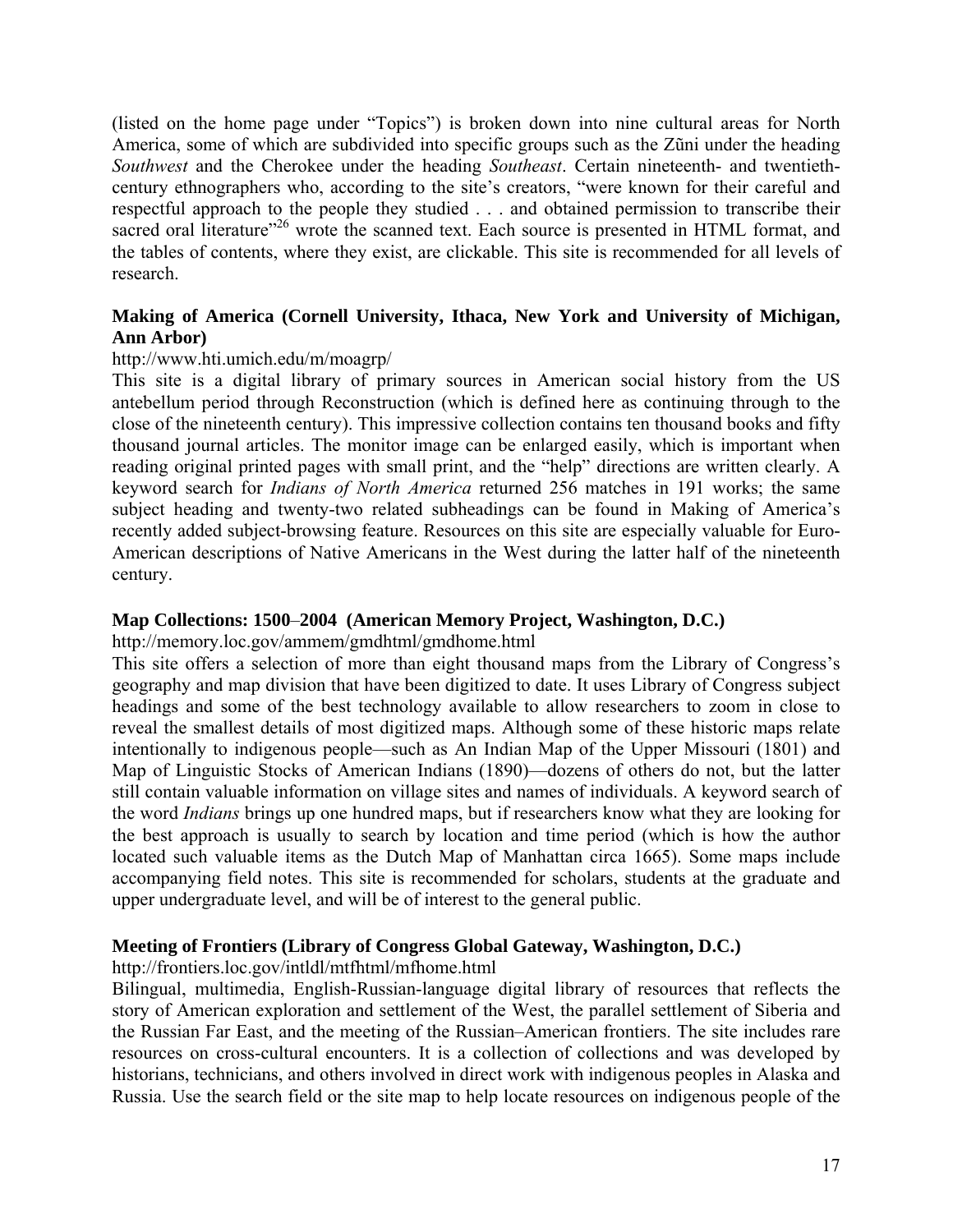north and the west. This site includes many items which have never been published or made available previously and is intended for scholars (especially those who do not have access to major research libraries), high schools, and the general public in both the United States and Russia.

## **[Northern Arizona University: Colorado Plateau Digital Archives](http://www.nau.edu/library/speccoll/) (Flagstaff, Arizona)**

[http://www.nau.edu/library/speccoll/](http://www.nau.edu/library/speccoll/exhibits/sca/mission/map.html) 

This site contains a collection of archival and published material that documents the history and development of the Colorado Plateau in a variety of disciplines. One area of emphasis includes Native American history and culture in the Four Corners area. This digital archive contains hundreds of sources cataloged as Navajo, Hopi, and Pueblo in a wide variety of formats that include video and oral interviews. Researchers can locate sources by collection, name, or keyword search and can refine their searches to resource types that include textual materials, maps, visual recordings, sound recordings, and exhibitions. This is a fascinating site, in many respects, that includes rare oral interviews, but access could be improved with a controlled vocabulary (list of subject or keyword terms) to guide researchers. The digital archives will be of interest to scholars and students of all levels with an interest in Native American history and culture and their relationship with the environment of this region.

# **OAIster (University of Michigan, Ann Arbor)**

#### http://www.oaister.org/

The goal of OAIster, a huge catalog that combines digital resources from numerous libraries and other institutions, is to create freely available, academically oriented digital resources in all formats. The database contains more than thirteen million records from 903 contributors and includes tens of thousands of digitized and electronic resources related to indigenous people and issues. Searches can and should be conducted with the precision one would use when searching an academic research library catalog. For example, a search string of *Hopi and basket\* and design\** brought up ninety-five hits of digitized resources; a search for *Salish and canoe\** brought up seventeen hits (note that the asterisk is employed to search using root terms with potentially different word endings); and *Iroquois and French and Indian War,* ten hits. The note fields often contain substantial abstracts. This is an impressive resource for searching across many sites simultaneously; the ability of researchers to find resources depends primarily on the originating institutions quality of subject description. A valuable site for scholars, researchers, and students at all levels.

# **Online Archive of California—Images (University of California at Berkeley)**

http://www.oac.cdlib.org/search.image.html

The site includes more than thirty thousand images that illustrate California's history and culture; the images consist of photographs, pictures, and manuscripts from the collections of the Bancroft Library. You can browse the collection. One highlight of special note is the Merriam Collection of Native American Photographs, circa 1890 to 1938, which contain almost fifteen hundred digitized photographs of members of California tribes. Digitized images are available as thumbnails or in medium- or high-resolution scans and are best located by individual name, tribal name, or location. Descriptions are based in part on Hart Merriam's classification of California Indian tribes. All levels.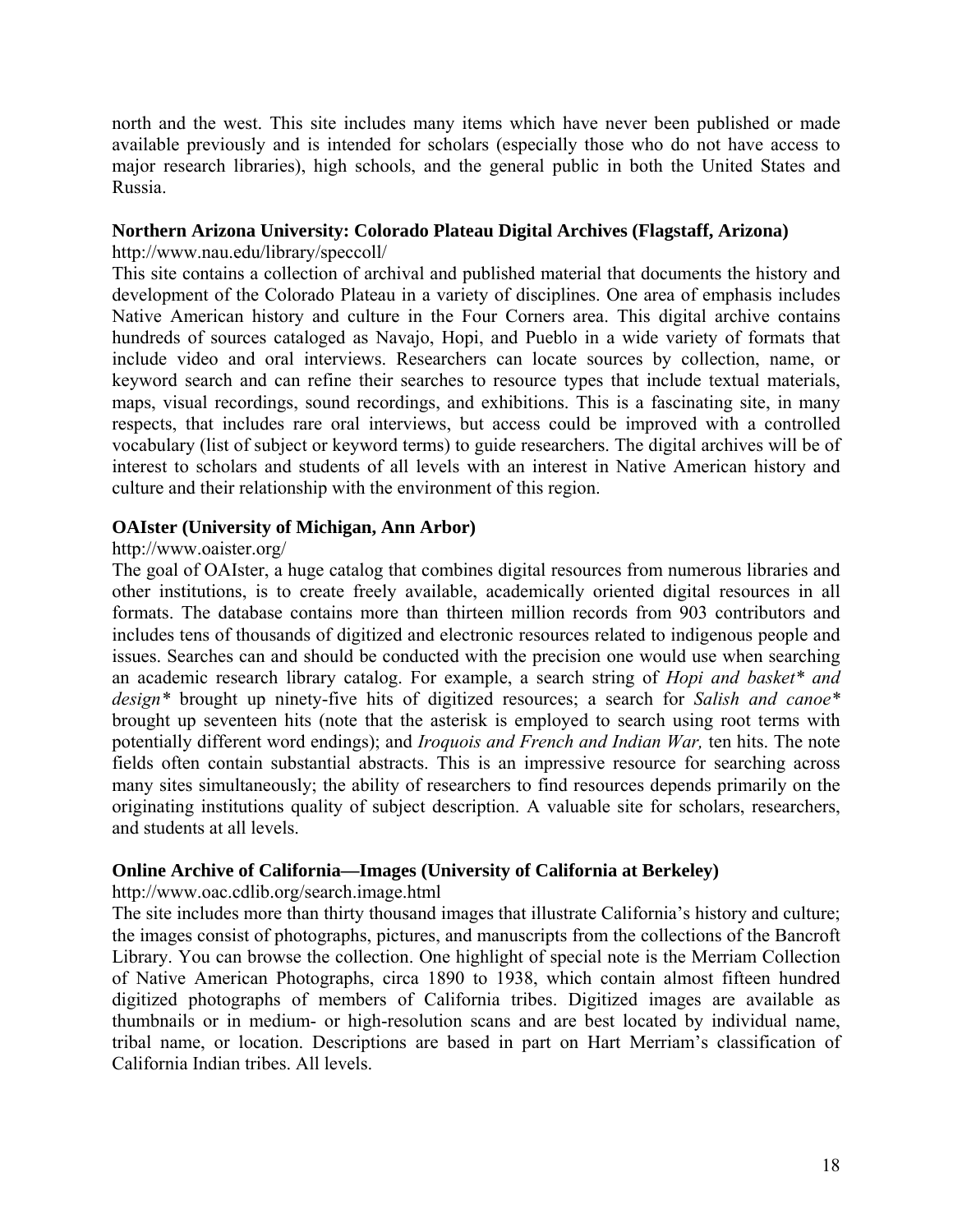#### **[Pioneering the Upper Midwest: Books from Michigan, Minnesota, and Wisconsin, ca.](http://memory.loc.gov/ammem/umhtml/umhome.html)  [1820](http://memory.loc.gov/ammem/umhtml/umhome.html)**–**1910 (Library of Congress, Washington, D.C.)**

http://memory.loc.gov/ammem/umhtml/umhome.html

The site portrays the states of Michigan, Minnesota, and Wisconsin from the seventeenth to the early twentieth century in 138 volumes. Online collections include ethnographic and antiquarian texts, biographies, first-person accounts, colonial archival documents, promotional literature, and local histories. Because almost all accounts predate the 1920s, most descriptions of Native Americans include early encounters between settlers/missionaries and Indians and accounts of Indian–white warfare from a Euro-American perspective. Unfortunately, some important cataloging data, including the length of each work, is not included in the book descriptions. The collection includes Henry Row Schoolcraft's *Personal Memoirs of a Residence of Thirty Years with Indian Tribes on the American Frontiers . . . 1812*–*1842* and Andrew J. Blackbird's rare *History of the Ottawa and Chippewa Indians of Michigan . . . (1887).* The site will be of particular interest to regional scholars, and graduate and upper undergraduate students with an interest in Native-newcomer relations.

#### **Raid on Deerfield: The Many Stories of 1704 (Pocumtuck Valley Memorial Association, Deerfield, Massachusetts)**

#### http://www.1704.deerfield.history.museum/

This engaging Web site was created for the three hundredth anniversary of the raid by the French and their Indian allies on this English settlement in Massachusetts. The site portrays the histories, cultures, and encounters of the five nations involved: the Kanienkehaka (Mohawk), Wabanaki, Wendat (Huron), French, and English. Using a tab design, Raid on Deerfield is set up to enable visitors to explore how each nation experienced the raid and the region's larger historical and cultural context. It offers an impressive collection of maps, artifacts (which can be moved for different views), songs, creation stories, images, biographies and short essays by scholars, narratives, and a lengthy bibliography. The site was a collaborative effort that involved many scholarly and technical contributors who created a kind of model for other institutions interested in presenting conflicting points of view. Although perhaps most useful as a teaching resource for secondary schools, the information provided has been carefully researched, and items included on the site will also be of interest to scholars.

#### **[THOMAS: US Congress on the Internet](http://thomas.loc.gov/home/thomas.html) (Washington, D.C.)**

http://thomas.loc.gov/home/thomas.html

A researcher can search by subjects, such as federal–Indian relations, Indian children, Indian claims, Indian law enforcement, Indian medical care, Indian water rights, and Internet gambling, or by bill number to locate federal legislation. Text loads quickly on this huge database, but the site does not permit convenient browsing. Researchers with names of sponsoring legislators and dates of congressional sessions will have the most success in navigating this site. The site's content is of value for scholarly and independent researchers and the general public.

## **[USC Digital Archive: California Historical Society Collection](http://www.usc.edu/libraries/archives/arc/digarchives/chs/) (University of Southern California, Los Angeles)**

http://www.usc.edu/libraries/archives/arc/digarchives/chs/

The George Wharton James Collection contains more than two thousand images of portraits, customs, ceremonies, arts, and games of various groups of Southwestern Native Americans that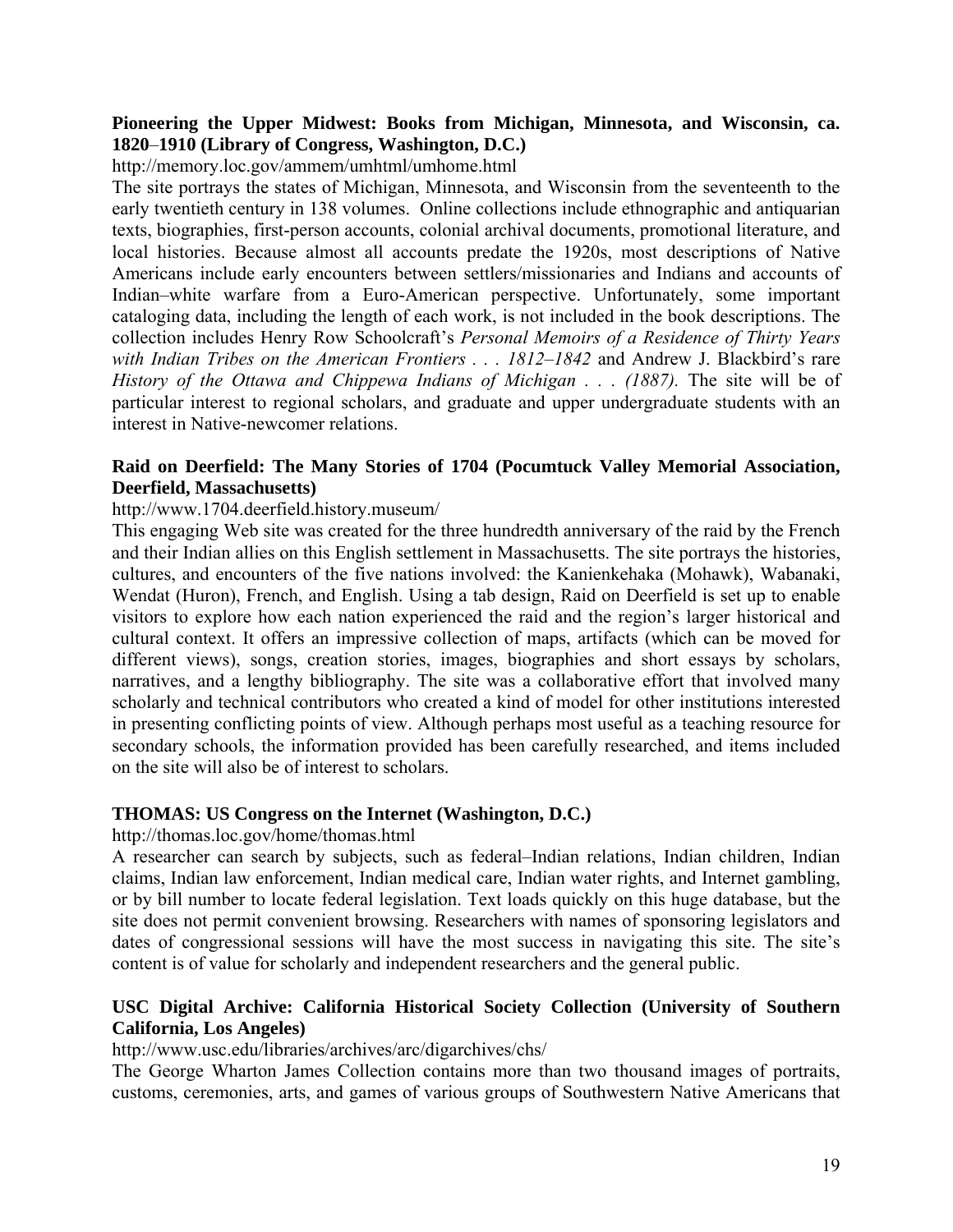date between 1890 and 1905. Search the overall Digital Archive site by typing in names of Southwestern Native American tribes (for example, Apache, Coahuilla, Hopi, Navajo, Palapai) or select the *Location* tab and browse or enter a place name (such as Acoma Pueblo). The site is better suited to scholarly research than many other sites with large photograph collections because of its thorough descriptions at the item level.

# **CANADA—ABORIGINAL STUDIES SITES**

## **Aboriginal Canada Portal (Indian and Northern Affairs Canada [INAC], Ottawa, Ontario—federal and provincial government sources)**

http://www.aboriginalcanada.gc.ca/acp/site.nsf/en/index.html

The site is a gateway to Canadian indigenous online resources, contacts, and information with an emphasis on government programs and services. Convenient navigation to national Aboriginal organizations, Canadian government departments, and Aboriginal communities, businesses, and other organizations is available. This site is oriented more toward the public, high school, and first-year undergraduate rather than scholarly research but does include convenient access to other sites of interest to academics.

#### **Canadian Native Law Cases (University of Saskatchewan, Saskatoon)**

http://library2.usask.ca/native/cnlch.html

This site contains all reported Canadian court decisions related to Native law from 1763 to 1978, including those that went to the Privy Council on appeal from Canada. There are nine volumes in HTML format. The site is searchable by keyword, and/or/not search, or by browsing each volume's table of contents. The site could be improved by providing greater context for these volumes. A list of clickable subject terms, even a general one as appears on the Tribal Court Decisions Clearinghouse, would also help users locate relevant cases for their research. The site is intended for legal researchers at all levels.

## **[Department of Indian and Northern Affairs: Record Group 10--Black and Red Series](http://www.collectionscanada.ca/archivianet/02010502_e.html) (Library and Archives Canada, Ottawa, Ontario)**

http://www.collectionscanada.ca/archivianet/02010502\_e.html

The Red (Eastern) and Black (Western) series includes valuable resources for documenting department-wide policies and providing a national view of Indian Affairs, especially between 1872 and 1923. As Library and Archives Canada digitizes these documents from 494 microfilm reels chronologically, the quality and readability of these scans vary somewhat. The more recent documents, searchable by keyword, include brief descriptions. Digitized images can be searched and viewed through the ArchiviaNet database by entering combined terms in a keyword search and the number "10" for Record Group, and then limiting the search to digitized images. This is an invaluable resource for scholars, graduate students, and upper-level graduate students who conduct research in Canadian government policy and the postcontact history of regions and individual reserves.

## **[Indian Affairs Annual Reports, 1864](http://www.collectionscanada.ca/indianaffairs/index-e.html)**–**1990 (Library and Archives Canada, Ottawa, Ontario)**

http://www.collectionscanada.ca/indianaffairs/index-e.html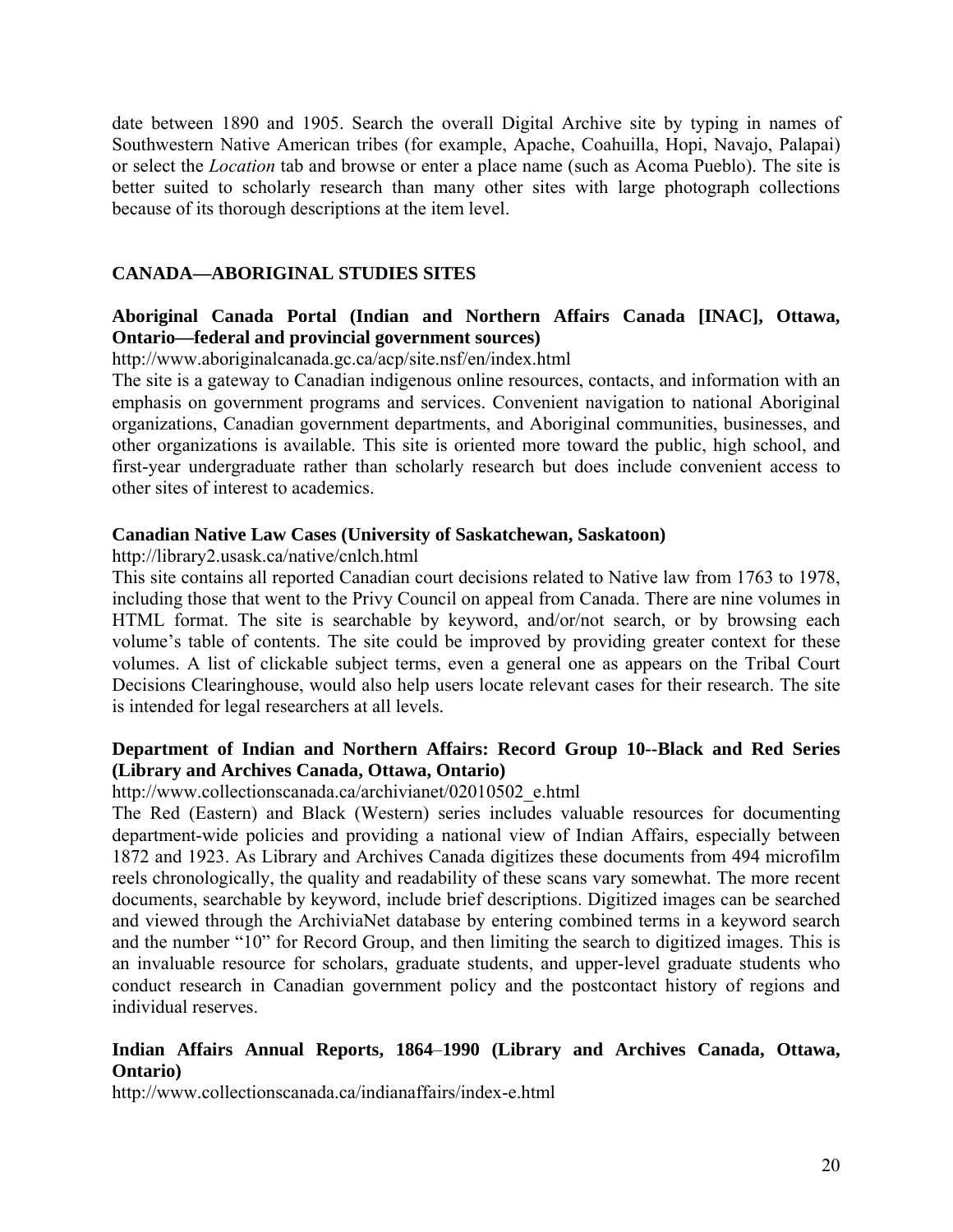This site covers the complete federal government annual reports online. The contents of these reports often vary as they were dependent on what the Indian agents, and sometimes their superiors, considered important. The reports' eclectic natures (especially during the series' early years) are part of what makes them so valuable to researchers today. Schedules of Indian bands, reserves, and settlements from 1902 to 1992 are also included. Transcribed and scanned images of each page are available. The site's search capabilities are somewhat awkward. Results are conveniently listed in reverse chronological order, but movement back and forth between pages can be a challenge. Ideally, scholars and students should use the original print or microfilm versions of these reports in conjunction with this searchable database to help provide context for the individual digitized pages.

#### **[Indian Reserves—Western Canada](http://www.collectionscanada.ca/archivianet/indian-reserves/index-e.html) (Library and Archives Canada, Ottawa, Ontario)**

http://www.collectionscanada.ca/archivianet/indian-reserves/index-e.html

This database provides item-level descriptions of approximately fifteen hundred published and unpublished maps, along with approximately twelve hundred digitized items, now in the public domain. Search criteria include reserve name, reserve number, province, and date. Maps date from 1852 to 1994 and will be helpful to scholars, graduate students, and band researchers interested in historical geography, archaeology, writing reserve histories, or environmental impacts on Aboriginal lands.

## **Métis National Council Historical Online Database (Métis National Council, Ottawa, Ontario, and the University of Alberta, Edmonton)**

#### http://www.metisnation.ca/database/intro.html

This site went live in 2006 and is intended for community members and academics who work toward constructing genealogies of the Métis people. Researchers from the Métis National Council and the University of Alberta based the site on a three-year archival project and have created a database of high-resolution, digitized archival documents, photographs, and other resources, primarily from Library and Archives Canada. Researchers can use the *Search* tab to locate documents by family name, date, and location or to browse them alphabetically or by date range. The *Learn* tab features interactive maps and documents to provide excellent context for Métis historical research, links to excellent related guides on census documents, Manitoba Declarations, Scrip Applications, and an archival image gallery. Community members can create sophisticated family trees. Researchers may pan and enlarge areas of digitized documents. This site also takes care to provide clear context for original scrip records. By contrast, the photo gallery's images, though interesting, often include little descriptive information. Overall, this is a thoughtful and well-organized site that is highly useful to scholars who study family and Métis histories and to community members.

#### **[Métis Scrip Records](http://www.collectionscanada.ca/02/02010507_e.html) (Library and Archives Canada, Ottawa, Ontario)**

http://www.collectionscanada.ca/02/02010507\_e.html

This searchable database of more than fifteen thousand images of selected parts of original scrip (Record Group 15) documents from the Government of Canada provides access to the affidavits and applications only. Researchers can zoom in on documents so that they can be viewed or printed with clarity. Although this site includes many valuable digitized records, the database is somewhat of a misnomer because it actually includes hundreds of scrip records for white settlers. This Library and Archives Canada site would be improved with additional context (such as that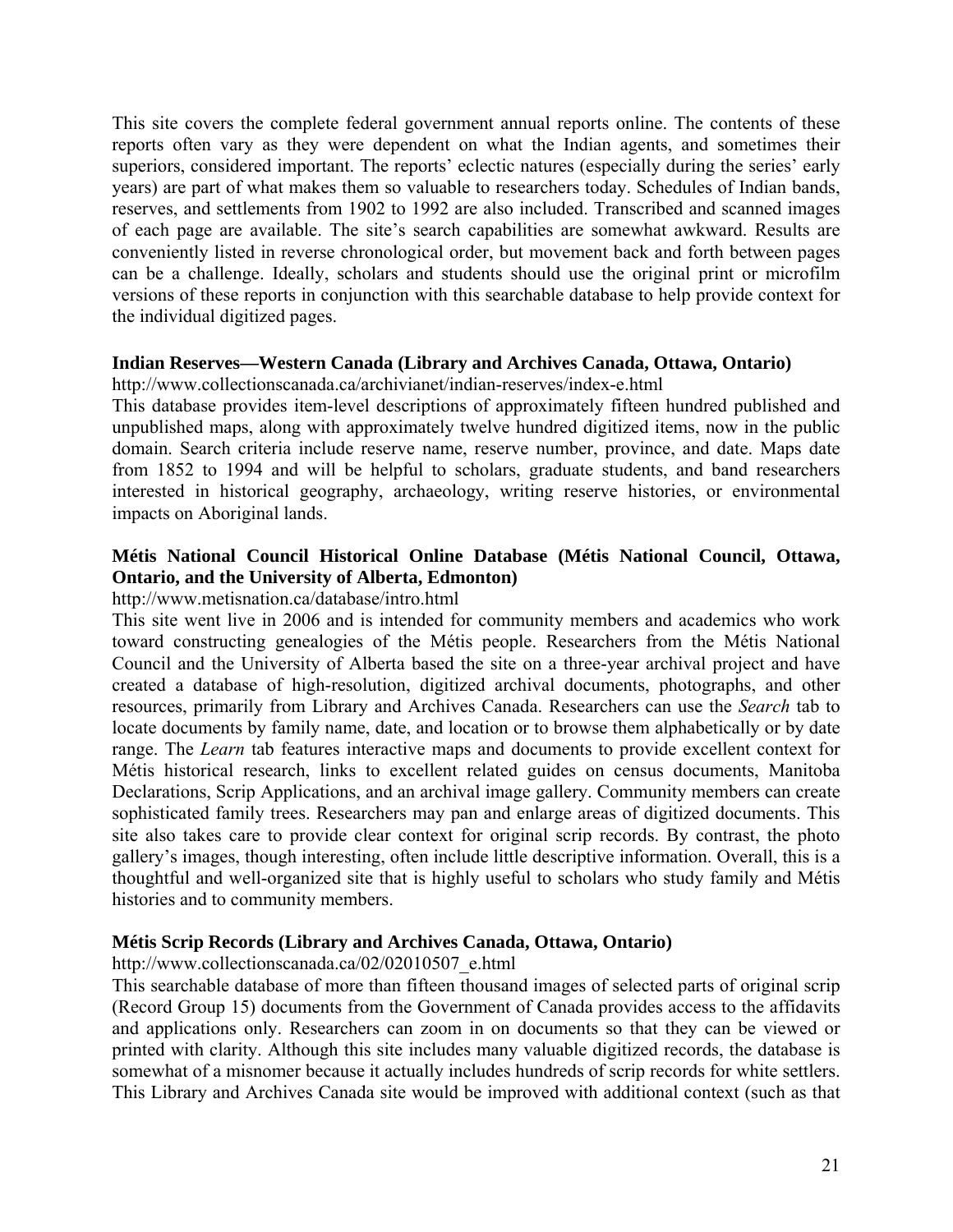included on the Métis National Council site described above): for example, maps to help users understand the territories and their subdivisions, related links, and an explanation that even though Métis land scrip is predominant on the database, in keeping with the original legislation (Section 32 of the Manitoba Act) it also includes those of white settlers. This is a useful site in terms of content and, as with the Métis National Council site, will be useful to genealogical researchers in particular.

# **Project Naming (Nunavut Sivuniksavut, Ottawa, Ontario; Government of Nunavut, Iqaluit, Nunavut; and Library and Archives Canada, Ottawa, Ontario)**

http://www.collectionscanada.gc.ca/inuit/index-e.html

This site is a reciprocal endeavor by Library and Archives Canada and the Nunavut that encompasses a visual repatriation approach and the feedback system of description. The former provides elders and other Nunavut people with the opportunity to view online Library and Archives Canada photos of their ancestors and relatives that they never would have seen otherwise. Library and Archives Canada, meanwhile, is able to rely on information provided by these same elders to vastly improve the descriptions of their holdings.<sup>27</sup> Search the photo collections section by using the Inuit and non-Aboriginal community names. The site is carefully laid out and includes sections with maps, audio and video resources (Voices from Nunavut) andthe Inuktitut language. There is also a regularly updated "The Naming Continues" section that features photographs of unidentified individuals and asks visitors to the site to submit any information that they might have about the people, places, and events that appear in the images along with related information such as approximate dates. For scholars, the interaction between the Inuit, Government of Nunavut, and a federal government archival repository is one of the site's most interesting features. Project Naming also provides academic researchers with the opportunity to compare photograph collections of Inuit people taken by government agencies, amateur ethnographers, and church representatives over a period that spans several decades of the twentieth century. It is a thoughtful, innovative Web site.<sup>28</sup>

# **[Royal Commission on Aboriginal Peoples Reports](http://www.ainc-inac.gc.ca/ch/rcap/index_e.html) (Indian and Northern Affairs Canada, Ottawa, Ontario)**

## http://www.ainc-inac.gc.ca/ch/rcap/index\_e.html

This site contains the complete 1996 Royal Commission on Aboriginal Peoples report and highlights with detailed tables of contents linked to the text. The report covers a broad range of subjects that include the history of Aboriginal-white relations in Canada, treaties, governance, residential schools, veterans, health, education, social programs, arts and heritage, and differing perspectives of Aboriginal peoples. The site is fast and easy to navigate. Given the amount of valuable documentation produced by this commission during the first half of the 1990s, this site would be even more valuable were it linked to the hearings documents on which much of the final reports were based. This site is of value to scholars and students at all levels.

# **CANADA—OTHER SITES OF INTEREST**

**ASTIS—Arctic Science and Technology Information System (University of Calgary, Alberta)**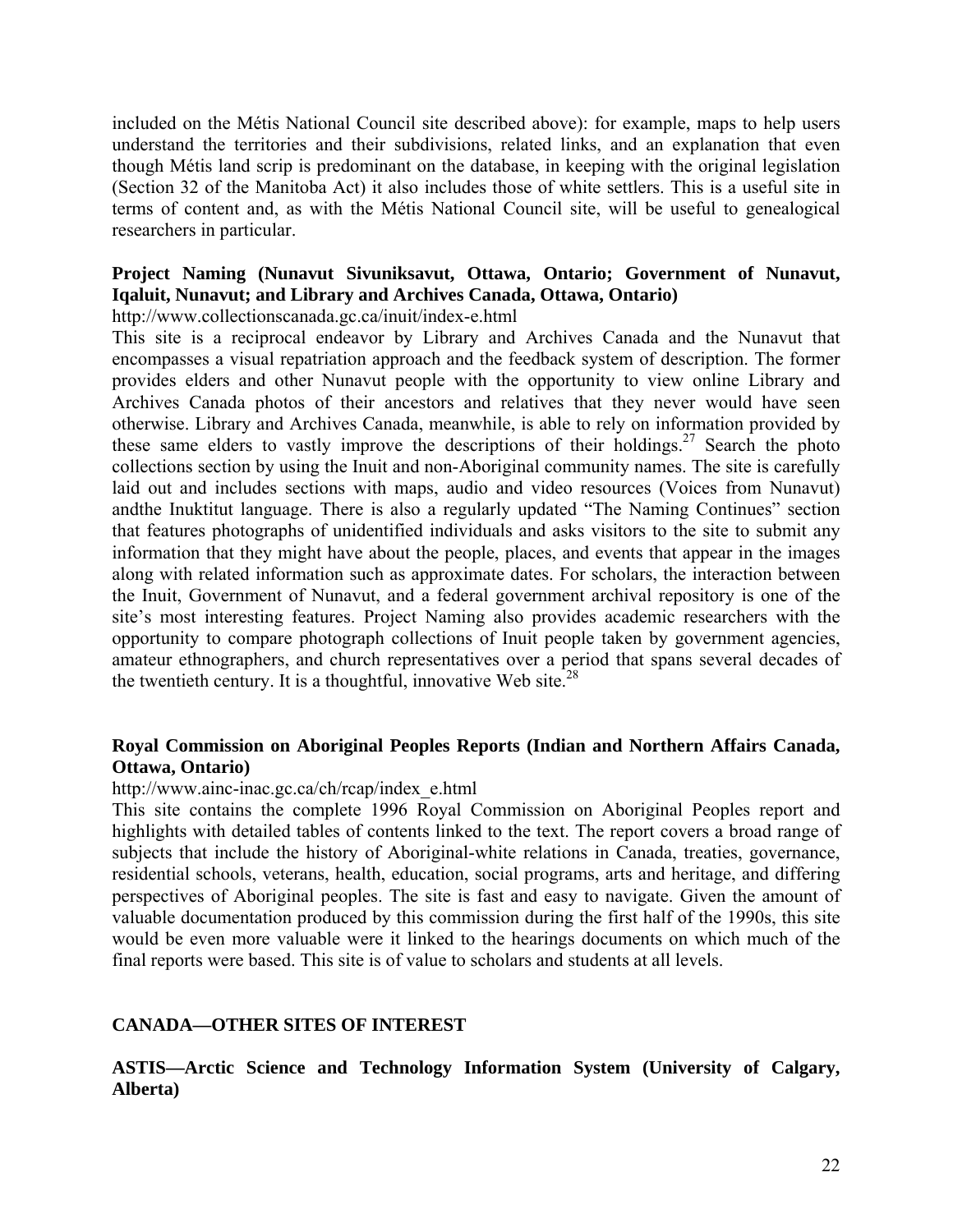http://www.aina.ucalgary.ca/scripts/minisa.dll?HOME

This database of fifty-four thousand records describes publications and research projects about Northern Canada. The subject code for indigenous peoples is "T" and when entered in a search it retrieves more than twelve thousand documents. Records pertaining to Indigenous peoples can be located with precision by selecting from thirty geographic codes (for example, *Hudson Bay*), searching for words in the title and abstract, entering authors' names, and/or restricting the dates of publication. Many resources relate to environment, health, and demographics and make the site of most value to academics who work in these fields.

#### **Atlas of Canada (Natural Resources Canada, Ottawa, Ontario)**

http://atlas.nrcan.gc.ca/site/english/sitemap/index.html

The site includes digitized versions of thirty-three maps and more than two hundred textual references related directly to Aboriginal people from the well-respected *Atlas of Canada*. Simply enter the term *Aboriginal* in Search to see a browsable and annotated list of all maps and related texts. The site includes excellent demographic and historical information; shows the impact of settlement, treaties, environmental change, and the economy on Aboriginal communities; and is intended for the general public and undergraduate students in particular.

## **BC Archives and Royal BC Museum (Victoria, British Columbia)**

http://www.bcarchives.gov.bc.ca/index.htm

This strong site for visual history includes eighty thousand online historical photographs, paintings, drawings, and prints that depict a wide range of subjects that relate to British Columbia's history and culture. It also contains a large number of excellent images of British Columbia's Aboriginal people that date from the time of the Canada–US Boundary Commission in 1858. Along with a standard search, images may be located by browsing titles, subject terms, photographers/artists, or geographic regions. Unfortunately, the subject terms chosen are of mediocre quality and precision for locating Aboriginal images, and the database does not allow researchers to combine the different criteria described above in a single search. The site contains some excellent resources, however, for those researchers willing to take the time to locate them.

#### **[Champlain Society Digital Collection](http://eir.library.utoronto.ca/champlain/search.cfm?lang=eng) (Toronto, Ontario)**

http://eir.library.utoronto.ca/champlain/search.cfm?lang=eng

This site contains eighty-three of the society's most important volumes (more than forty-one thousand printed pages) that deal with exploration and contact throughout three centuries from Samuel de Champlain's voyages to New France to the first European land exploration of the Arctic in 1819 and 1820. Resources provide European views of cross-cultural relations with Aboriginal people who live in the geographic area now known as Canada. Subject terms of use include *Huron*, *Iroquois*, *Mi'kmaq* (enter *MicMac* on this database), *Riel Rebellion*, and *French and Indian War*. This site will appeal to all levels of researchers.

# **Dictionary of Canadian Biography (Library and Archives Canada, Ottawa, Ontario)**

http://www.biographi.ca/EN/

This site includes biographies of people who died between the years 1000 and 1930 and who played an important role in the formation of what is now Canada. It includes biographies of 214 indigenous people and many others who played significant roles in indigenous–newcomer relations. Indian names and their anglicized equivalents are automatically cross-referenced. All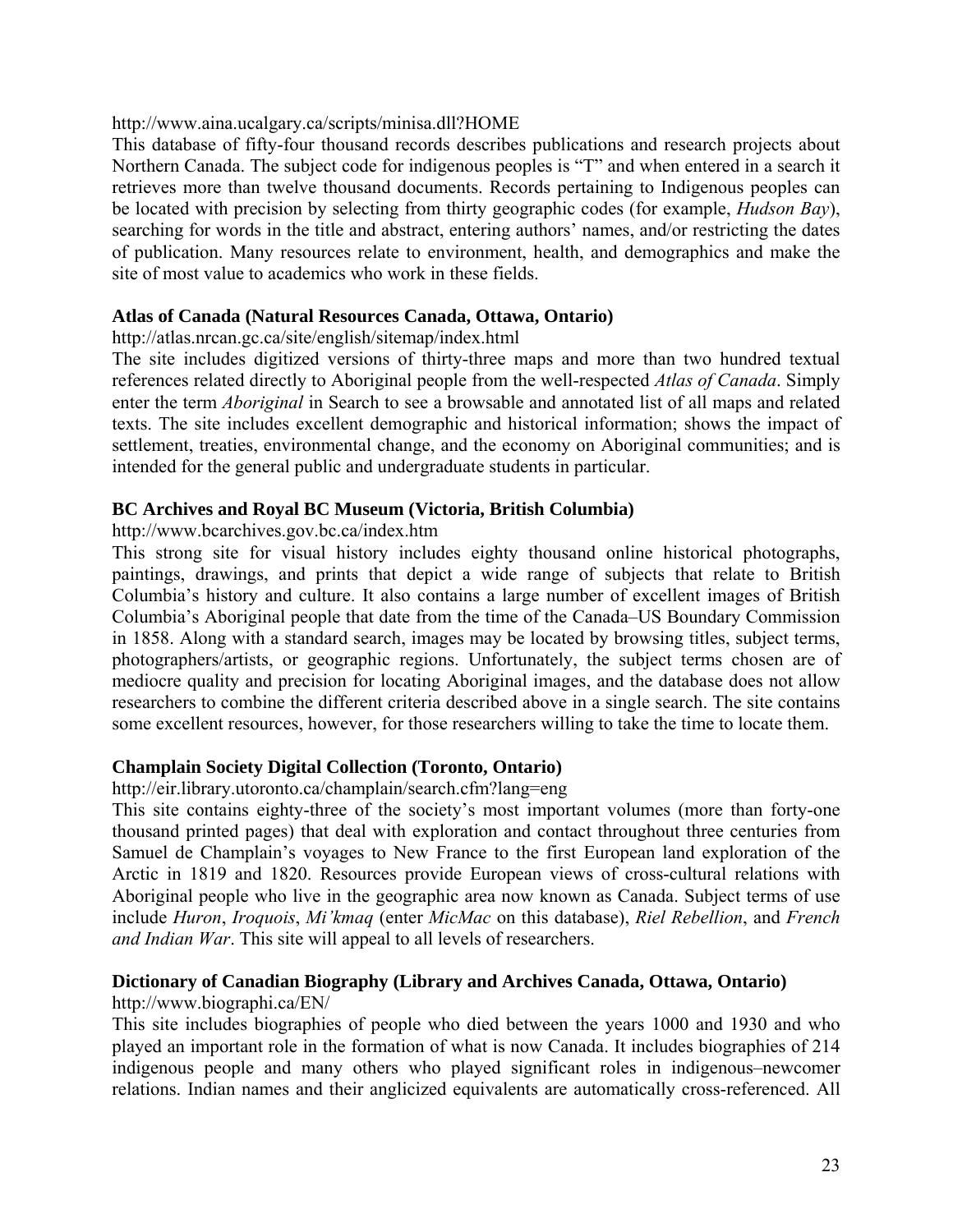entries have been carefully researched and conclude with helpful bibliographic lists on published and archival documents related to the individual entry. Taken from the twenty-plus-volume print series of the same name, this easily searchable database is an excellent resource for undergraduate students and, for many of the entries, graduate students and faculty as well.

#### **[Early Canadiana Online](http://www.canadiana.org/eco.php?doc=home) (Toronto and Ottawa, Ontario)**

#### http://www.canadiana.org/eco.php?doc=home

The free, open-access version of a digital library offers open access to 550,000 pages of text from the time of first European settlement in what is now Canada until the early twentieth century. The site includes a total of 42,500 pages that detail the history of the Hudson's Bay Company and 22,500 pages of Jesuit relations text translated into English. One may search the site by using the browse feature, which lists topics by Library of Congress subject headings such as *Indians of North America—British Columbia—Social Life and Customs*, or by the names of individual Aboriginal groups that include, among many others, the "Iroquois Indians" or the "Salish Indians." Though not on the scale of the for-a-fee, licensed version of the Early Canadiana Online database with its holdings of more than two and a half million pages, this open-access version is still a valuable resource for accessing Canada's diverse and scattered printed heritage. The site is oriented toward early undergraduate and high school researchers; its depth and range of primary resources make Early Canadiana Online useful to more advanced researchers as well.

## **Early Images of Canada: Illustrations from Rare Books (Library and Archives Canada, Ottawa, Ontario)**

#### http://www.collectionscanada.ca/earlyimages/index-e.html

This site offers images from Library and Archives Canada's rare book collection; many were taken from exploration or missionary narratives published prior to 1800. More than one-third of these illustrations relate to Aboriginal peoples and their ways of life. The illustrations provide insights into Europeans attitudes toward Native people during the early contact eras in eastern North America and along the West Coast. The image quality is fair though the fine print on many images is difficult, and at times impossible, to read. Although the site is recommended to all levels, researchers may want to follow up by locating better quality print versions of those images and text found online.

#### **Framing Canada: A Photographic Memory (Library and Archives Canada, Ottawa, Ontario)**

#### http://www.collectionscanada.ca/framingcanada/index-e.html

This site features more than two thousand digital images from Library and Archives Canada's collections that date from 1843 to the mid-twentieth century. As with several other sites reviewed here, for researchers their best chance to obtain relevant hits is to use the names of Aboriginal groups, such as Cree, Mohawk, or Blackfoot, or names of individuals, such as Poundmaker, Big Bear, or Louis Riel, in a keyword search. Framing Canada also includes thematic essays such as "Aboriginal Peoples," though these are oriented toward high school students.

#### **[Images Canada](http://www.imagescanada.ca/r1-220-e.html) (hosted by Library and Archives Canada, Ottawa, Ontario)**

http://www.imagescanada.ca/r1-220-e.html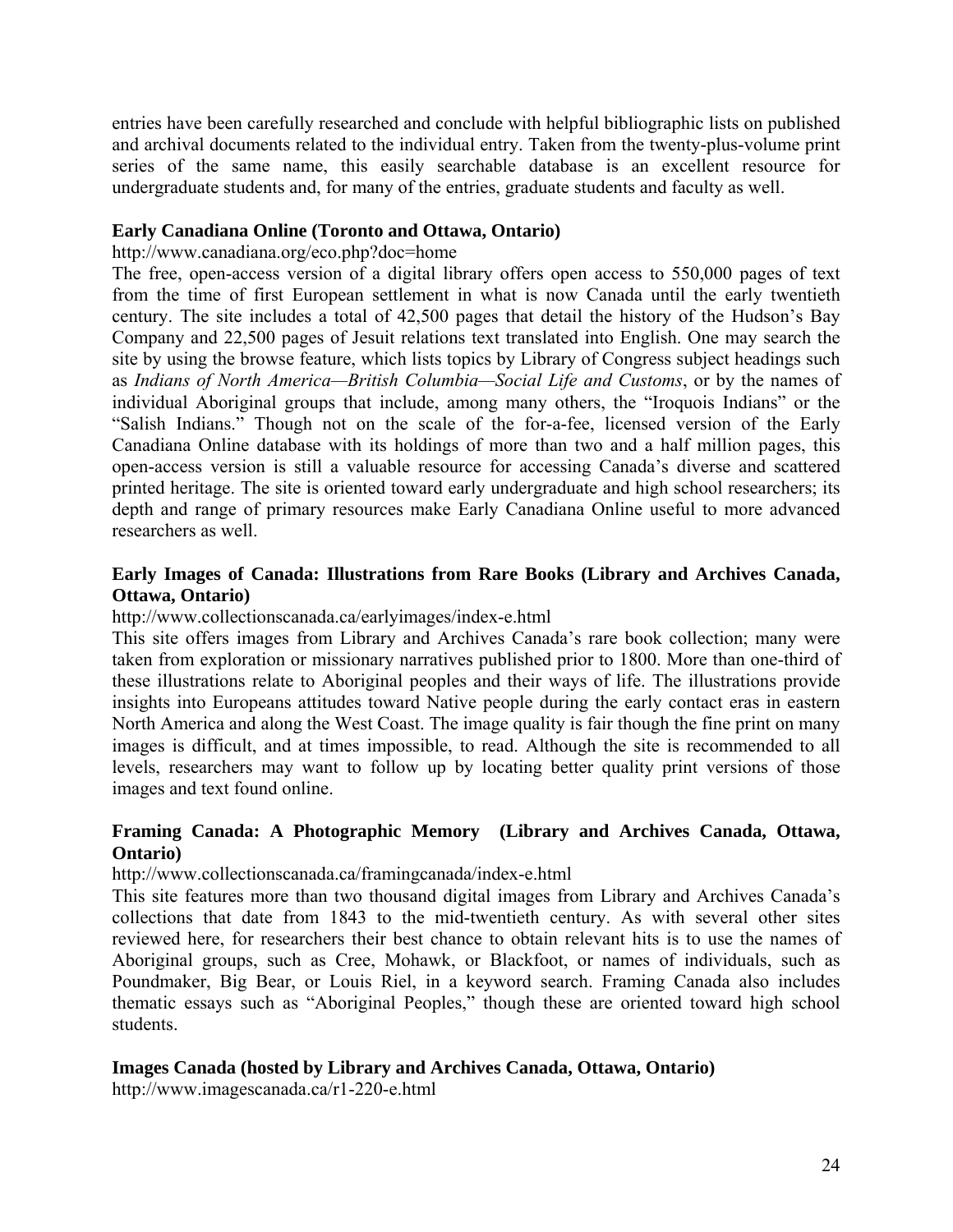This gateway to tens of thousands of digitized images from fifteen Canadian institutions from coast to coast is an excellent example of a large-scale, collaborative project (based on an idea pioneered by the site Picture Australia), which, had funding not been cut, would likely have continued to grow into an even more impressive project. It contains good quality and full-size images; clear but fairly basic descriptions to accommodate all institutions involved in the initiative; and seamless cross-collection searching. Two important contributors include the Glenbow Archives in Calgary with its first-rate collection of images of Aboriginal peoples of the northern plains (a search for *Blackfoot* retrieves an impressive 1,616 images) and the Nova Scotia Museum with its excellent Mi'kmaq Portraits Collection (the term *Mi'kmaq* calls up 773 hits). With Images Canada's tremendous breadth and acceptable depth of description, this is a highly useful and fascinating site for photographic researchers at all levels.

#### **[Justice Laws Web Site](http://laws.justice.gc.ca/en) (Justice Canada, Ottawa, Ontario)**

Justice Laws Web Site: http://laws.justice.gc.ca/en

Indian Northern Affairs Canada's Treaty Texts: http://www.ainc-

inac.gc.ca/pr/trts/hti/site/trindex\_e.html

This site includes online versions of consolidated acts, statutes, and regulations, including those related to indigenous people, such as the Indian Act, the Nunavut Act, and the Nisga'a Final Agreement Act. Indian and Northern Affairs Canada's Treaty Texts site would compliment this one well with its text from eighteen Canadian treaties. Justice Laws will be of use to researchers who do not have access to libraries with general collections that cover Aboriginal law in Canada.

# **New France, New Horizons: On French Soil in America (Library and Archives Canada, Ottawa, Ontario, and the National Archives of France, Paris)**

http://www.archivescanadafrance.org/english/accueil\_en.html

This is one of the largest French content Web sites in the world but, surprisingly, not well known.<sup>29</sup> The New France, New Horizons site makes use of the strengths of both the Canadian and French National Archives to combine two large and complimentary collections into one first-rate site with one database. More than four hundred thousand pages, many of which concern French–Indian relations, were digitized including legal documents from New France, maps, plans, and imagery. Two caveats: although a search may be initiated on an English platform the vast majority of texts returned are, for obvious reasons, in French; also, the grey-on-grey color schemes on the home page will almost certainly create difficulties for visually impaired researchers. This site will be appreciated most by scholars, graduate students, and upperundergraduates.

# **Notman Photographic Archives (McCord Museum, Montreal, Quebec)**

http://www.museemccord.qc.ca/scripts/explore.php?Lang=1&tableid=4&tablename=department &elementid=00016\_\_true

This highly searchable database of 125,000 images that provides a visual history of Canada with a focus on the 1840 to 1935 period. This site has features that the author has not seen anywhere else, including an amazing zoom feature that allows visitors to zoom in on small sections of photographs and then pan them in all directions. Thousands of photographs, paintings, cartoons, and sketches of Aboriginal peoples and archaeological artifacts and landscapes appear on the site (search by tribal and individual names), and the images are of such stunning quality that researchers may forget that they are using a Web site. As an added option, images may be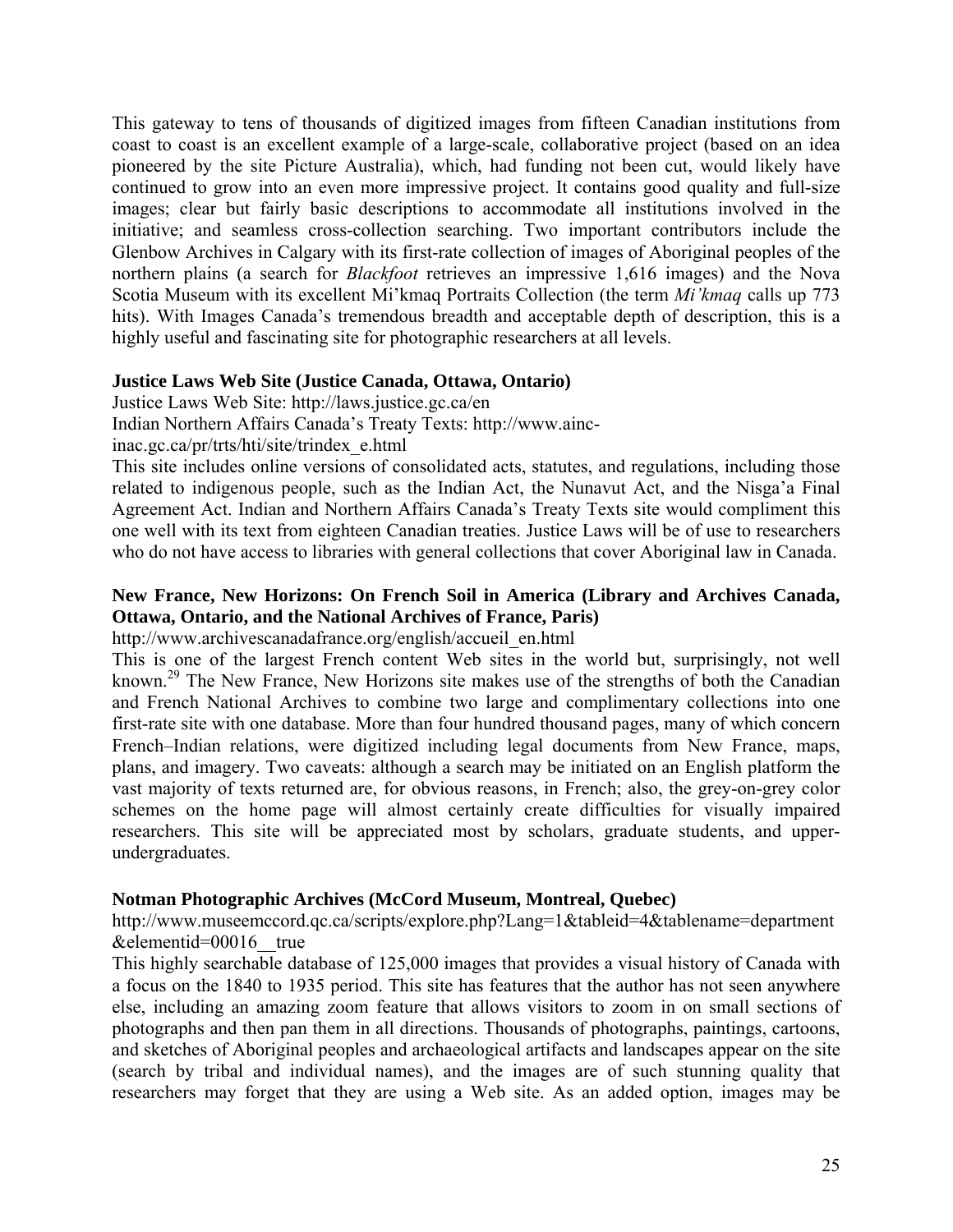conveniently e-mailed to others or oneself as virtual "postcards." The site is highly recommended to researchers at all levels with an interest in early photographs of Aboriginal people in Canada.

## **[Our Roots: Canada's Local Histories Online](http://www.ourroots.ca/e/) (University of Calgary, Alberta)**

http://www.ourroots.ca/e/

This site is a collection of digitized Canadian local histories in English and French. Search under Library of Congress subject heading *Indians of North America* and its fifty-plus subheadings, or search *Métis, Inuit*. The text size can be enlarged and the tables of contents for all publications are clickable. The number of publications about Aboriginal peoples and histories is relatively small but will save some researchers who conduct local history research a trip to special collections libraries to find the original, rare texts. The site will be of particular use to scholars and graduate and upper undergraduate students with a particular interest in regional histories and early cross-cultural relations.

## **[Theses Canada Portal](http://www.collectionscanada.ca/thesescanada/index-e.html) (Library and Archives Canada, Ottawa, Ontario)**

http://www.collectionscanada.ca/thesescanada/index-e.html

A comprehensive, open-access database of Canadian theses compiled by the Library and Archives Canada and other partner university libraries in the Theses Canada Program. The indexing of Canadian theses goes back to 1965, with full-text availability from 1998 to 2002 (this coverage will continue to expand). The advanced search allows you to enter any available information (author name, keyword, title, date, subject, university); the Canadian site is smaller and slower than its American counterpart, ProQuest Dissertations and Theses: Full-Text*.* Unlike the expensive ProQuest database, however, the Theses Canada Portal is an open-access Web site. I recommend this site for scholars, independent researchers, graduate and upper undergraduate students.

**\_\_\_\_\_\_\_\_\_\_\_\_\_\_\_\_\_\_\_\_\_\_\_\_\_\_\_\_\_\_\_\_\_\_\_\_\_\_\_\_\_\_\_\_\_\_\_\_\_\_\_\_\_\_\_\_\_\_\_\_\_\_\_\_\_\_\_\_\_\_\_\_\_\_\_\_\_\_** 

David A. Smith is the Indigenous Studies librarian at the University of Saskatchewan in Saskatoon, Canada. He is a contributing author to the Native-newcomer publication *A Stó:lō-Coast Salish Historical Atlas* (2001) and the forthcoming *Hidden in Plain Site: Aboriginal Contributions to Canadian Identity and Culture, Vol. 2*. He recently authored an article on the origins of the cowboy myth for *South Dakota History*.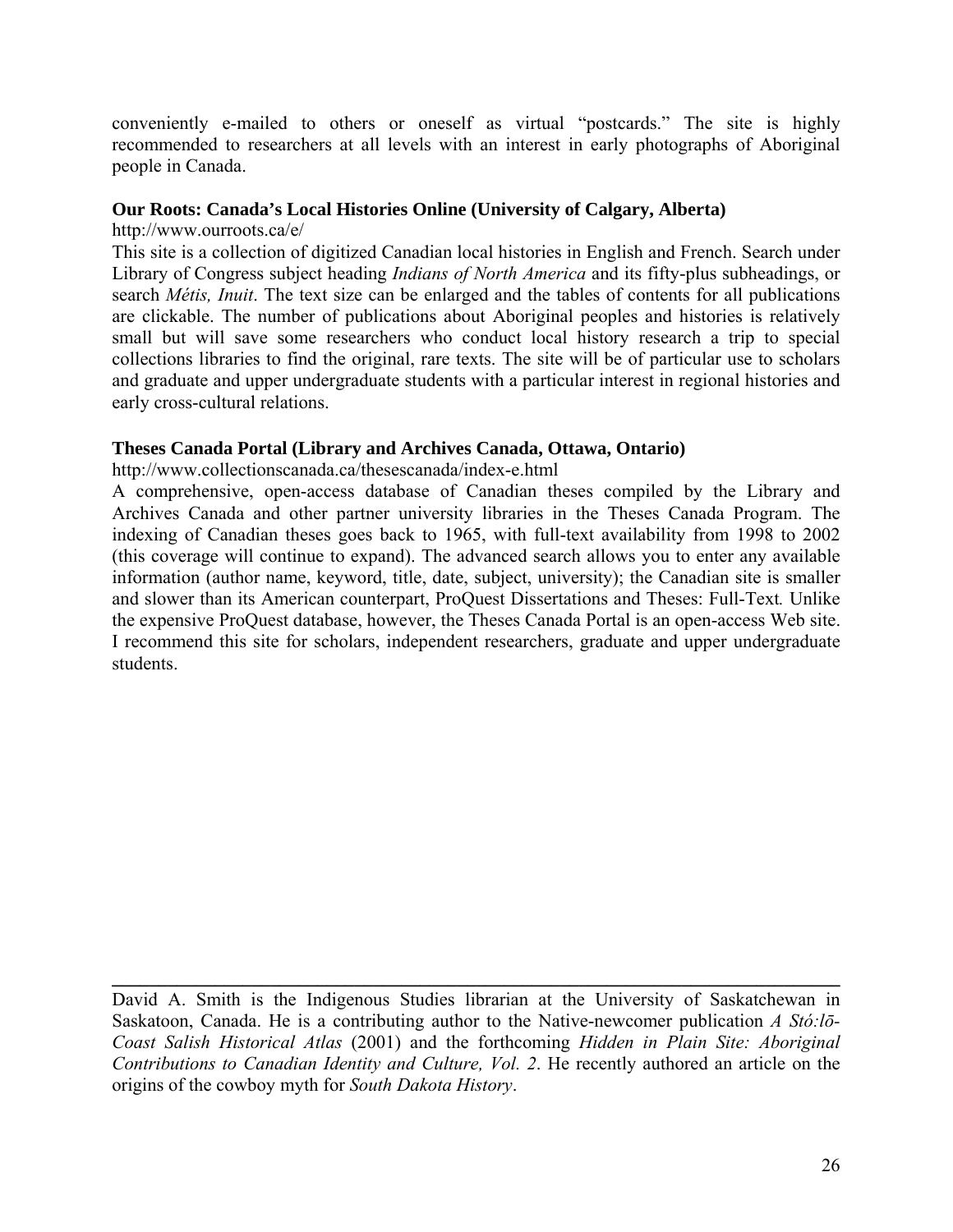#### **ACKNOWLEDGMENTS**

I am grateful to Keith T. Carlson of the University of Saskatchewan history department for his most helpful edits and recommendations on the final draft of this bibliography and to my University of Saskatchewan librarian colleagues Diana Kichuk and Greg Wurzer for their thoughtful edits and suggestions on earlier drafts. Thanks also to the University of Saskatchewan Library for providing financial assistance for my research at the Library of Congress.

#### **NOTES**

1. Andrew Rodger (photo archivist, Library and Archives Canada), interview by author, 12 May 2005, Ottawa, Ontario.

2. Colleen R. Cahill (digital conversion coordinator, Library of Congress), interview by author, 5 May 2005, Washington, DC.

3. This was a comment made, sometimes confidentially, to the author by interviewees at institutions in both the United States and Canada when discussing the creation of digital projects and Web sites.

4. James Bowman (archivist, Glenbow Archives), interview by author, 25 June 2004, Calgary, Alberta; Elizabeth L. Brown (digital reference specialist, Library of Congress), interview by author, 5 May 2005, Washington, DC.

5. Susan Haigh (senior advisor, transformation, Library and Archives Canada), interview by author, 10 May 2005, Ottawa, Ontario.

6. Judith Gray (folklife specialist, American Folklife Center), interview by author, 5 May 2005, Washington, DC.

7. Wayne Suttles, "Private Knowledge, Morality, and Social Class among the Coast Salish" in *Coast Salish Essays*, (Seattle and London: University of Washington Press, 1987), 3- 14.

8. Many funding agencies, such as Canadian Heritage, require that all funds be spent within a fiscal year and sometimes the funding does not arrive in a timely manner. This places limitations on the ability of institutions to create the product they would like to had more time been allocated at the outset.

9. Lisa Mitten, "Indians on the Internet—Selected Native American Web Sites," *The Electronic Library* 21, no. 5 (2003): 443, 449.

10. Cokie Gaston Anderson, "American Indian Tribal Web Sites: A Review and Comparison," *The Electronic Library* 21, no. 5: 451. Anderson notes that one of the easiest ways for users to find authentic Native American sites is to consult the reliable gateway NativeWeb, [http://www.nativeweb.org](http://etext.virginia.edu/subjects/Native-American.html) (accessed 30 November 2007).

11. University of Virginia: *Texts by and about Native Americans from the Modern English Collection* can be found at http://etext.virginia.edu/subjects/Native-American.html; the Union of British Columbia Indian Chief's Resources page at http://www.ubcic.bc.ca/Resources/; and YouTube at http://www.youtube.com (all accessed 30 November 2007).

12. Although I cannot demonstrate this with hard data, there also seems to be a much greater emphasis on American Indian issues on Web sites created in the western United States,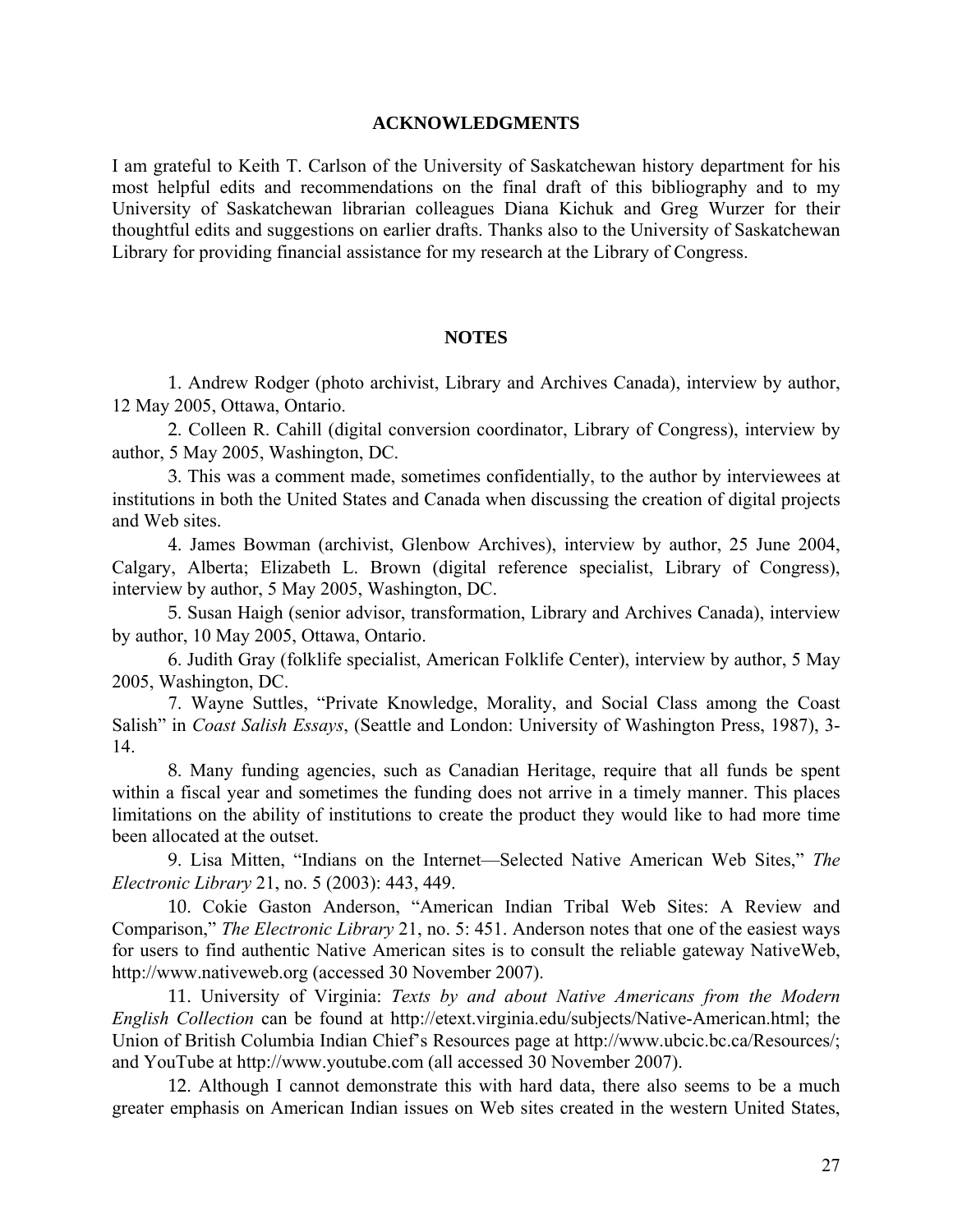than in the east. This is almost certainly due in part to the fact that states such as California, Oklahoma, and Washington State have much larger Indian populations than states east of the Mississippi.

13. From June 2004 to August 2007, the author conducted in-person interviews about the digitization of indigenous resources with individuals at the following institutions: Library of Congress (7 persons interviewed); Library and Archives Canada (13); Canadian Museum of Civilization (4); Glenbow Archives in Calgary (2); Museum of Anthropology at the University of British Columbia (2); American Folklife Center; Field Museum of Chicago; Northwestern University; Royal British Columbia Museum; University of Hawaii at Manoa Library; University of Michigan; and the University of Washington Libraries.

Some of the secondary sources appear in this bibliography. Few annotated descriptions have been produced previously; one of note, which focuses on international indigenous sites is Gina Matestic, "Indigenous Nations: Sites of Interest," *College and Research Library News* 65, no. 1 (January 2004): 16–19.

14. The Gallica site in Paris, France is the only non–North American site listed and can be found here in the "United States—General Sites of Interest" section.

15. The exceptions being the French-language sites, Gallica: Bibliothéque Nationale de France and New France, New Horizons (Library and Archives Canada); the former, however, includes significant digitized resources in English while the latter can be searched from an English-language platform.

16. Translation appears in Patrick Frazier, ed, *Many Nations: A Library of Congress Resource Guide for the Study of Indian and Alaska Native Peoples of the United States*  (Washington, D.C.: Library of Congress, 1996), 213.

17. Library of Congress, American Memory Project, "American Indians of the Pacific Northwest," http://memory.loc.gov/ammem/collections/pacific/ (accessed 28 March 2007).

18. Harvard University, "Overview of the Harvard Project," Harvard Project on American Indian Economic Development, http://www.ksg.harvard.edu/hpaied/overview.htm (accessed 3 February 2008).

19. Charles D. Bernholz and Suzanne L. Holcombe, "The Charles J. Kappler 'Indian Affairs: Laws and Treaties' Internet Site at the Oklahoma State University," *Library Collections, Acquisitions and Technical Services* 29, no. 1 (March 2005): 82–89.

20. These links include two sites listed in this bibliography: THOMAS: US Congress on the Internet; and the Native American Constitution and Law Digitization Project.

21. National Council for Science and the Environment, "Native Americans and the Environment," [http://www.cnie.org/NAE/index.html](http://memory.loc.gov/ammem/omhhtml/) (accessed 3 February 2008).

22. American Folklife Center, Library of Congress, "Omaha Indian Music," http://memory.loc.gov/ammem/omhhtml/ (accessed 30 March 2007); Judith Gray (folklife specialist, American Folklife Center, Library of Congress), interview by author, 5 May 2005, Washington, DC.

23. Arizona State Museum, "Medallion Papers," Arizona Memory Project, http://azmemory.lib.az.us/cdm4/index.php?CISOROOT=/medallion (accessed 30 March 2007).

24. Michael Neubert (digital projects coordinator, Library of Congress), interview by author, 5 May 2005, Washington, DC.

25. Smithsonian Museum of Natural History, "History of the National Anthropological Archives," http:www.nmnh.si.edu/naa/history.htm (accessed 3 February 2008).